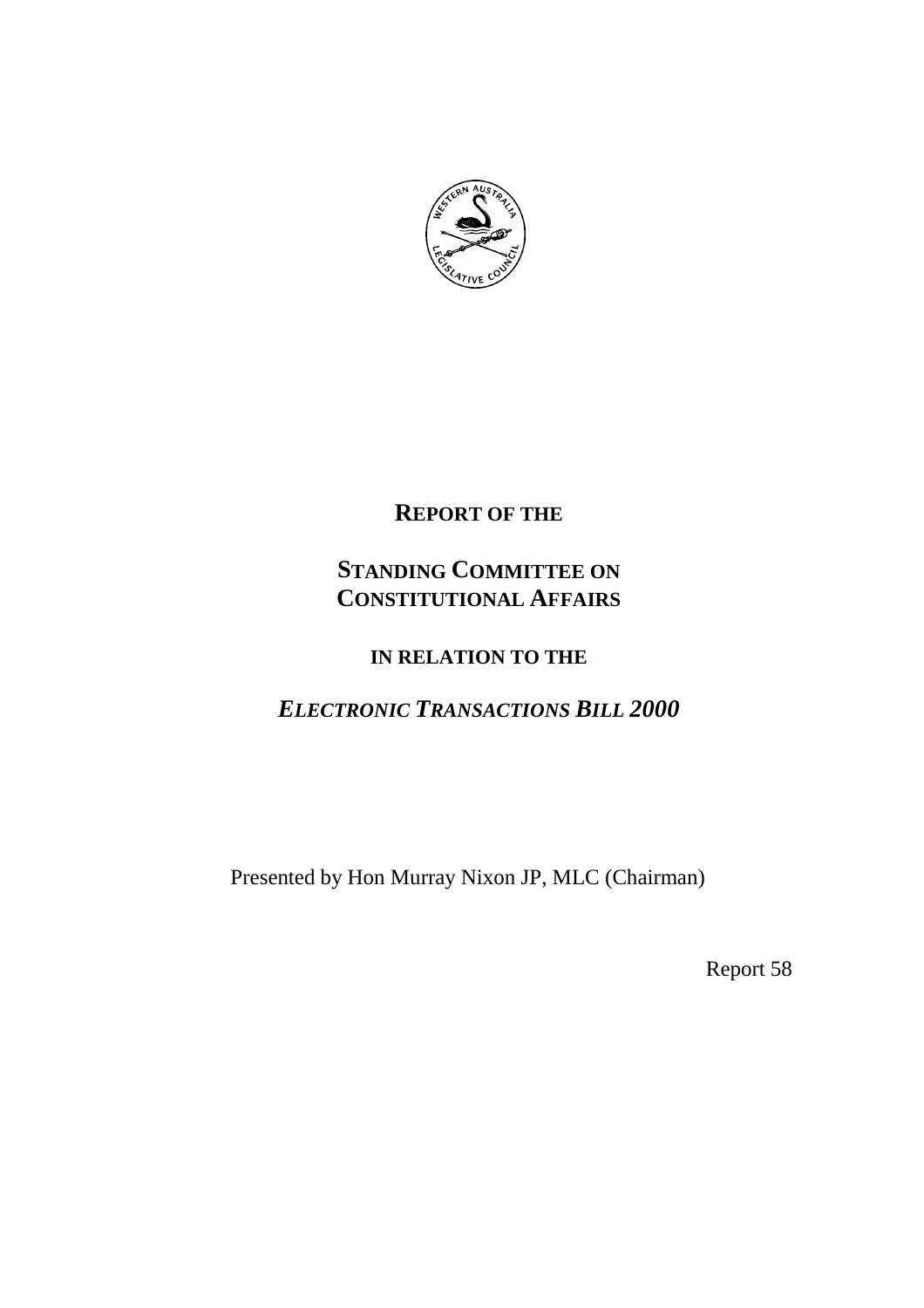## **STANDING COMMITTEE ON CONSTITUTIONAL AFFAIRS**

#### **Date first appointed:**

December 21 1989

#### **Terms of Reference:**

- 1 The functions of the committee are to inquire into and report on:
	- a) the constitutional law, customs and usages of Western Australia;
	- b) the constitutional or legal relationships between Western Australia and the Commonwealth, the States and Territories,

and any related matter or issue;

- c) a bill to which SO 230 (c) applies but subject to SO 230 (d);
- d) any petition.
- 2 A petition stands referred after presentation. The committee may refer a petition to another standing committee where the subject matter of the petition is within the terms of reference of that standing committee. A standing committee to which a petition is referred shall report to the House as it thinks fit.

#### **Members as at the time of this inquiry:**

Hon Murray Nixon JP, MLC (Chairman) Hon Ray Halligan MLC Hon Ken Travers MLC

#### **Staff as at the time of this inquiry:**

Ms Felicity Beattie, Advisory Officer Mr David Driscoll, Committee Clerk

#### **Address:**

Parliament House, Perth WA 6000, Telephone (08) 9222 7222 Website: http://www.parliament.wa.gov.au

## **ISBN 0 7307 6427 3**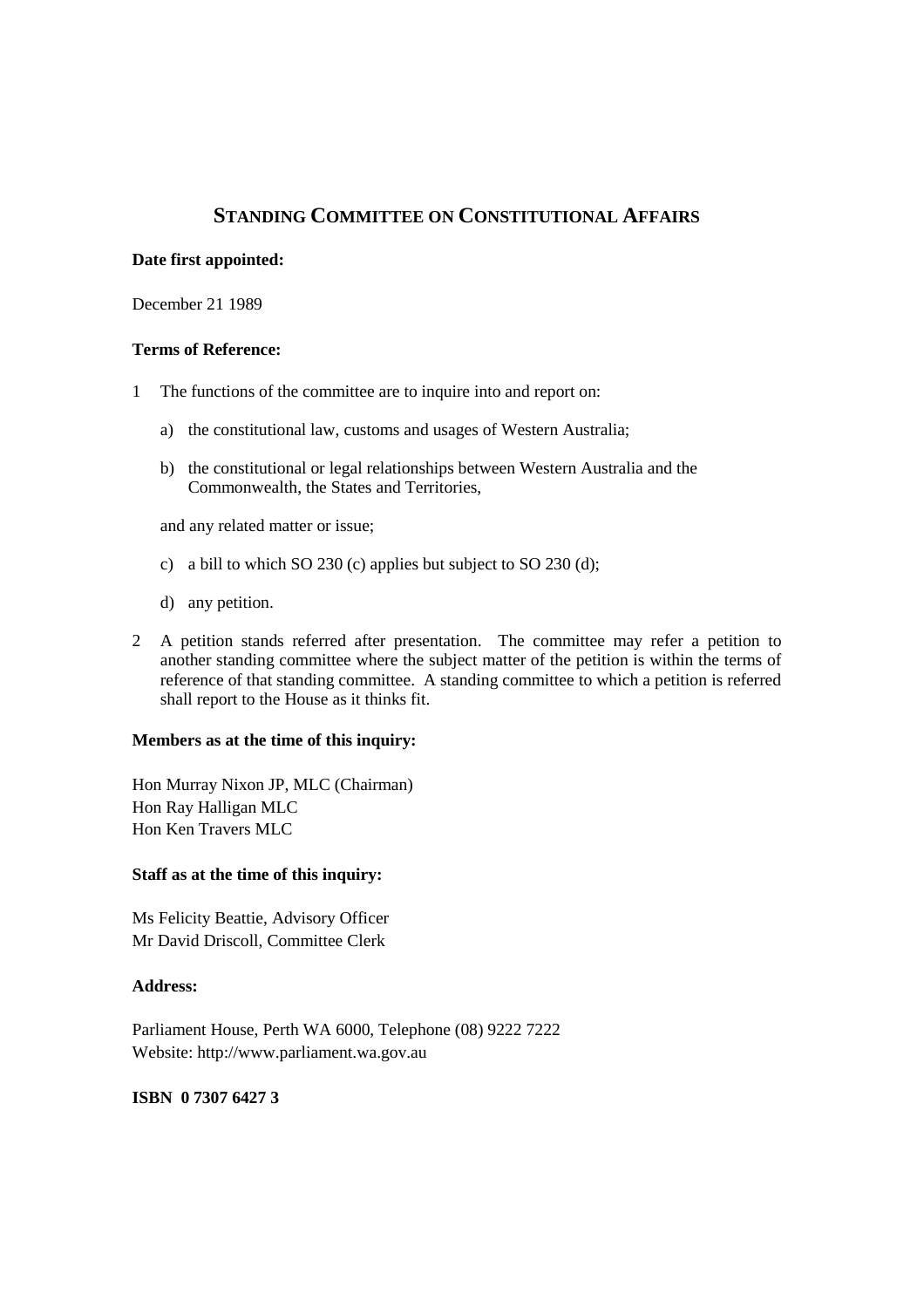## **CONTENTS**

| $7\overline{ }$ | SELECTED CLAUSES OF THE ELECTRONIC TRANSACTIONS BILL 2000  11 |  |
|-----------------|---------------------------------------------------------------|--|
| 8               |                                                               |  |
| 9               |                                                               |  |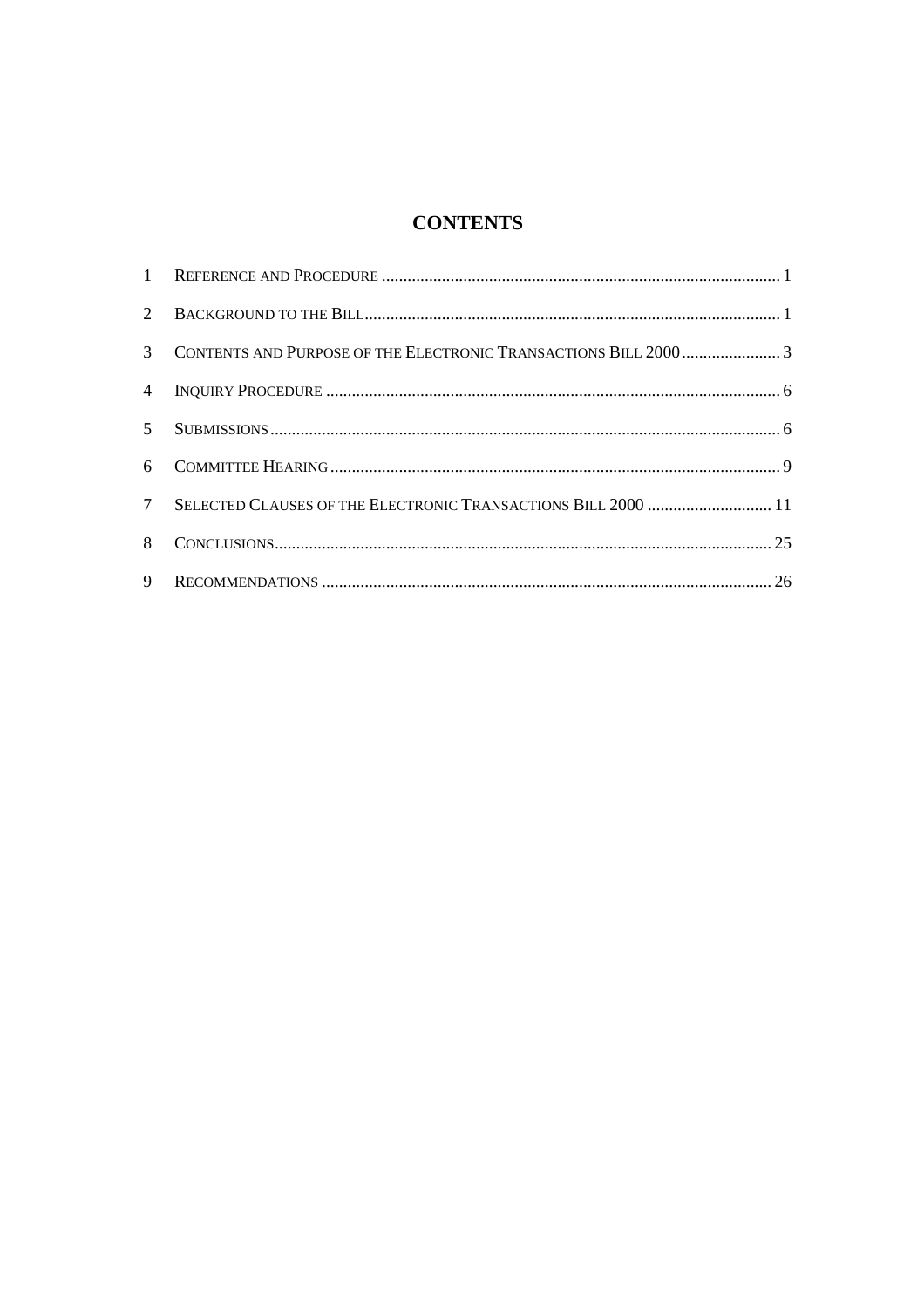#### **REPORT OF THE STANDING COMMITTEE ON CONSTITUTIONAL AFFAIRS**

#### **IN RELATION TO THE**

#### *ELECTRONIC TRANSACTIONS BILL 2000*

#### **1 REFERENCE AND PROCEDURE**

- 1.1 The *Electronic Transactions Bill 2000* (the Bill) was second read in the Legislative Council on September 6 2000 and became subject to Standing Order 230(d) on that day.
- 1.2 Due to the lapse of time between September 6 2000 and the date of actual receipt of the Bill by the Standing Committee on Constitutional Affairs (the Committee), the Legislative Council passed a motion on September 21 2000 to suspend standing orders and extend the time within which the Committee was to report the Bill to the House from October 6 to November 7 2000.

## **2 BACKGROUND TO THE BILL**

- 2.1 The use of the Internet and other electronic communication technologies is being rapidly adopted worldwide. This growth in electronic commerce (e-commerce) is providing an array of opportunities and benefits for Western Australians. This is especially relevant to the business sector, where e-commerce is enabling Western Australians to take advantage of information and communication technologies to overcome Western Australia's physical isolation.
- 2.2 The definitions of e-commerce have shifted over the last few years in two respects:
	- initially e-commerce was defined as financial transactions over electronic communication, but the trend now is to define e-commerce as any business communication such as the exchange of information by electronic communication; and
	- initially e-commerce was defined as the technical event of an electronic communication, but now the trend is to see e-commerce as an approach to business, with the technology as the enabler. $<sup>1</sup>$ </sup>

 $\overline{1}$ <sup>1</sup> *E-competent Australia: Report on the impact of e-commerce on the National Training Framework,* Australian National Training Authority, May 2000, p 6.

G:\DATA\CA\CARP\Ca058rp.doc 1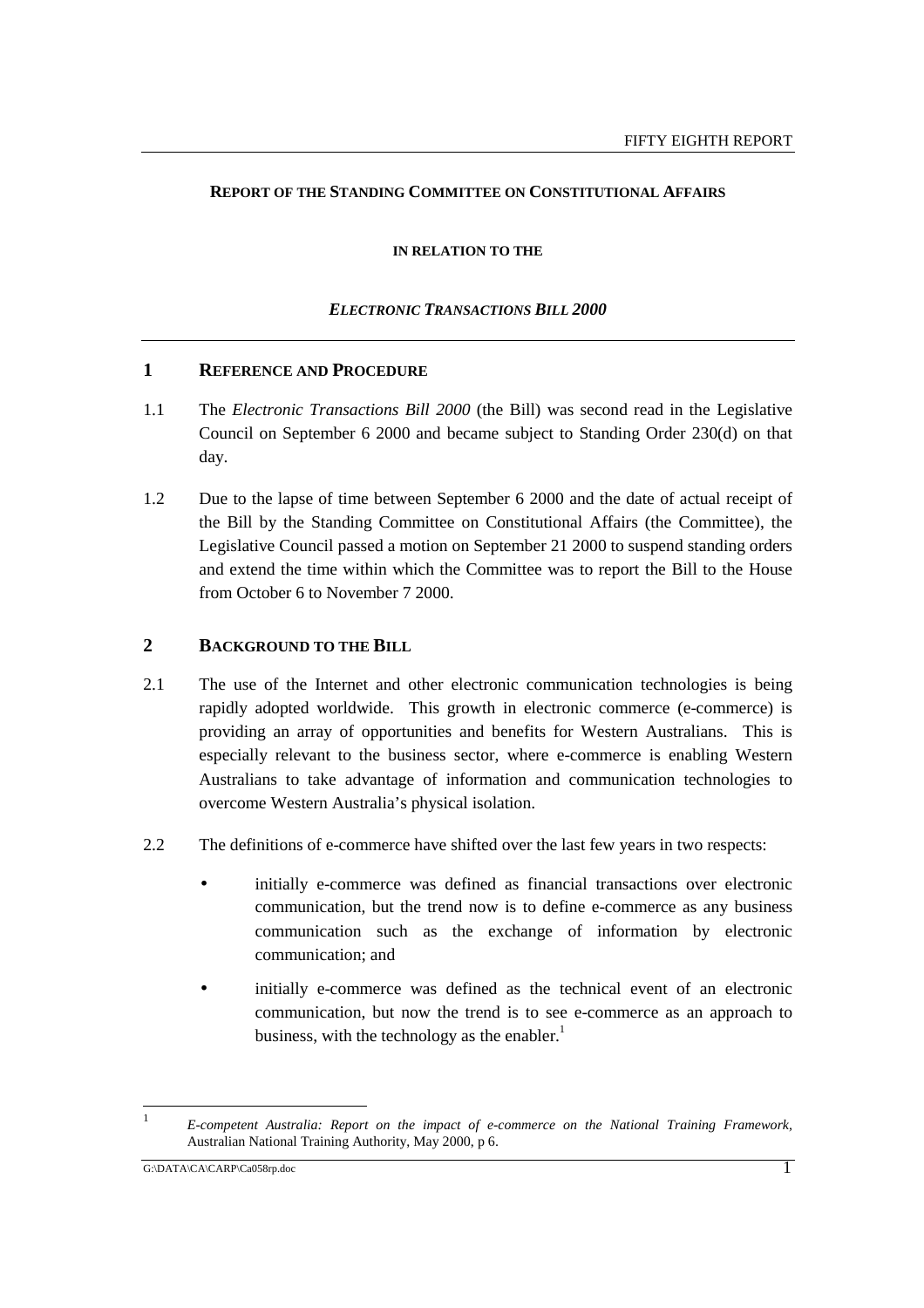2.3 These two new trends are reflected in the recent definition of e-commerce provided by the National Office for the Information Economy. That definition states that:

> *"In e-commerce, business is communicated and transacted over networks and through computer systems. The most restrictive definition limits e-commerce to buying and selling goods and services, and transferring funds through digital communications. However, e-commerce also may include all inter-company functions (such as marketing, finance, manufacturing, selling, and negotiation)* that enable commerce and use electronic mail, EDI<sup>2</sup>, file transfer, *facsimile, video-conferencing, workflow, or interaction with a remote computer. E-commerce also includes buying and selling over the World Wide Web and the Internet, transferring electronic funds, using smart cards and digital cash, and doing business over digital networks.3 "*

- 2.4 E-commerce is likely to have a substantial impact on Australia's economy, including the availability of an adequately trained workforce. E-commerce is already having an impact on a wide range of industries, from retailing to transport, media, entertainment and tourism, health, business services, communications, information technology, and banking and finance. E-commerce is expanding the scope of some occupations, and resulting in the creation of new occupations. In many cases, e-commerce will change the way business is conducted, particularly with an Internet-based supply chain.
- 2.5 Industry data indicate that the speed of adoption of e-commerce is rapid. Starting from practically nothing a few years ago, current estimates are for e-commerce to reach around US\$300 billion in the next year or so and, according to the reckoning of Forrester Research, eclipse the trillion dollar mark by 2003.<sup>4</sup>
- 2.6 The data that is available points to rapid growth in the use of e-commerce in Australia:
	- At the end of 1998, there were 1.7 million Australians accessing the Internet at least once a week (regular users). This is projected to grow to 5.7 million by 2003. Adding email-only Internet users and casual users lifts the 2003 total to 10.9 million.
	- Internet based commerce in Australia is predicted to grow from \$61 million in 1997 to \$1.3 billion in 2001.

 $\overline{c}$ <sup>2</sup> Electronic data interchange.

<sup>3</sup> *E-Australia.com.au: Australia's E-commerce report card.* National Office for the Information Economy. October 29 1999. p 60. <sup>4</sup> *E-commerce beyond 2000.* National Office for the Information Economy. February 11 2000. p 3.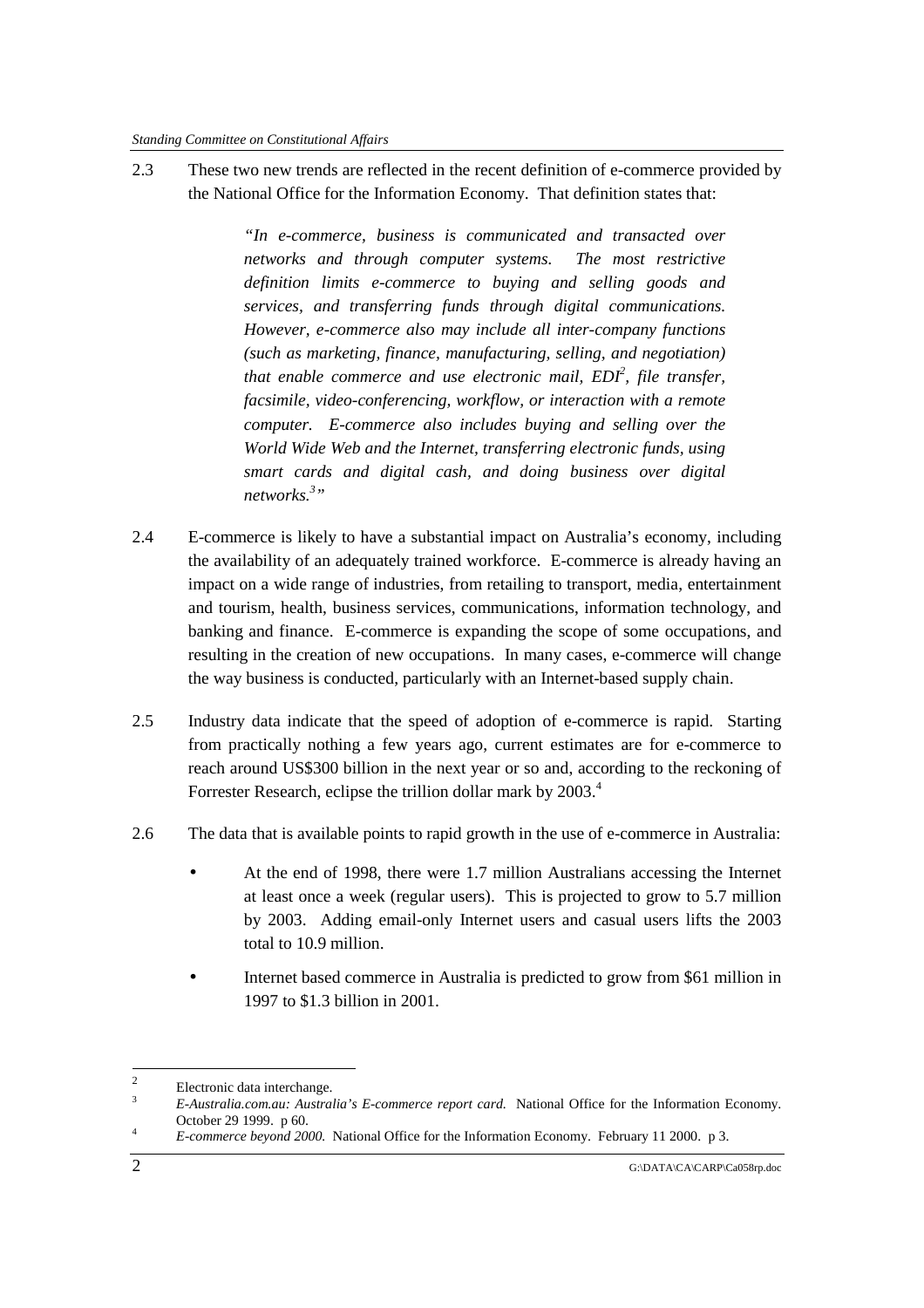- The number of business websites in Australia doubled between 1996 and 1998.
- There has been a doubling or better in annual revenues in recent years for several Australian companies that supply Internet systems or knowhow.<sup>5</sup>
- 2.7 Businesses are also rapidly taking up e-commerce in Australia, as highlighted by an article in the *Australian Financial Review* on April 1 1999. The article stated that:

*"The number of Australian companies active in e-commerce is set to explode in the next 15 months with a five-fold increase in active Internet trading sites to take the total to 40 000 by mid-2000."*

- 2.8 Australian households appear to be continuing to increase their use of both the Internet and e-commerce. Over 12 months from August 1998 to August 1999, the proportion of households accessing the Internet rose by 27 per cent to nearly 1.6 million households, or 23 per cent of all Australian households. Meanwhile, household numbers using the Internet as a means for paying bills and transferring funds are rising at a rapid rate.<sup>6</sup>
- 2.9 The regions that benefit the most from changes brought by greater use of e-commerce include country regions. Most country regions will benefit from the effect ecommerce has in compressing distance and making goods and services more accessible.
- 2.10 Research has shown, however, that a major impediment to the uptake of e-commerce arises from concerns about security of information. These concerns include the capacity for parties to identify each other, to protect the confidentiality of their communications, and to maintain the accuracy and completeness of information.
- 2.11 A further information security objective is non-repudiation; that is, a way of preventing parties from denying that they sent or received particular information.
- 2.12 The Bill addresses these information security concerns by creating a stable legal environment for the conduct of e-commerce across Western Australia. These and other issues are considered in section 3 of this report.

## **3 CONTENTS AND PURPOSE OF THE** *ELECTRONIC TRANSACTIONS BILL 2000*

3.1 The purposes of the Bill are to establish a regulatory framework for the use of electronic transactions in commerce and to remove legal barriers that may inhibit the use of electronic communications.

 $\overline{5}$ <sup>5</sup> *Ibid*. p 4.

 $G:\Delta\Gamma\rightarrow\Delta\Gamma$  G:\DATA\CA\CARP\Ca058rp.doc 3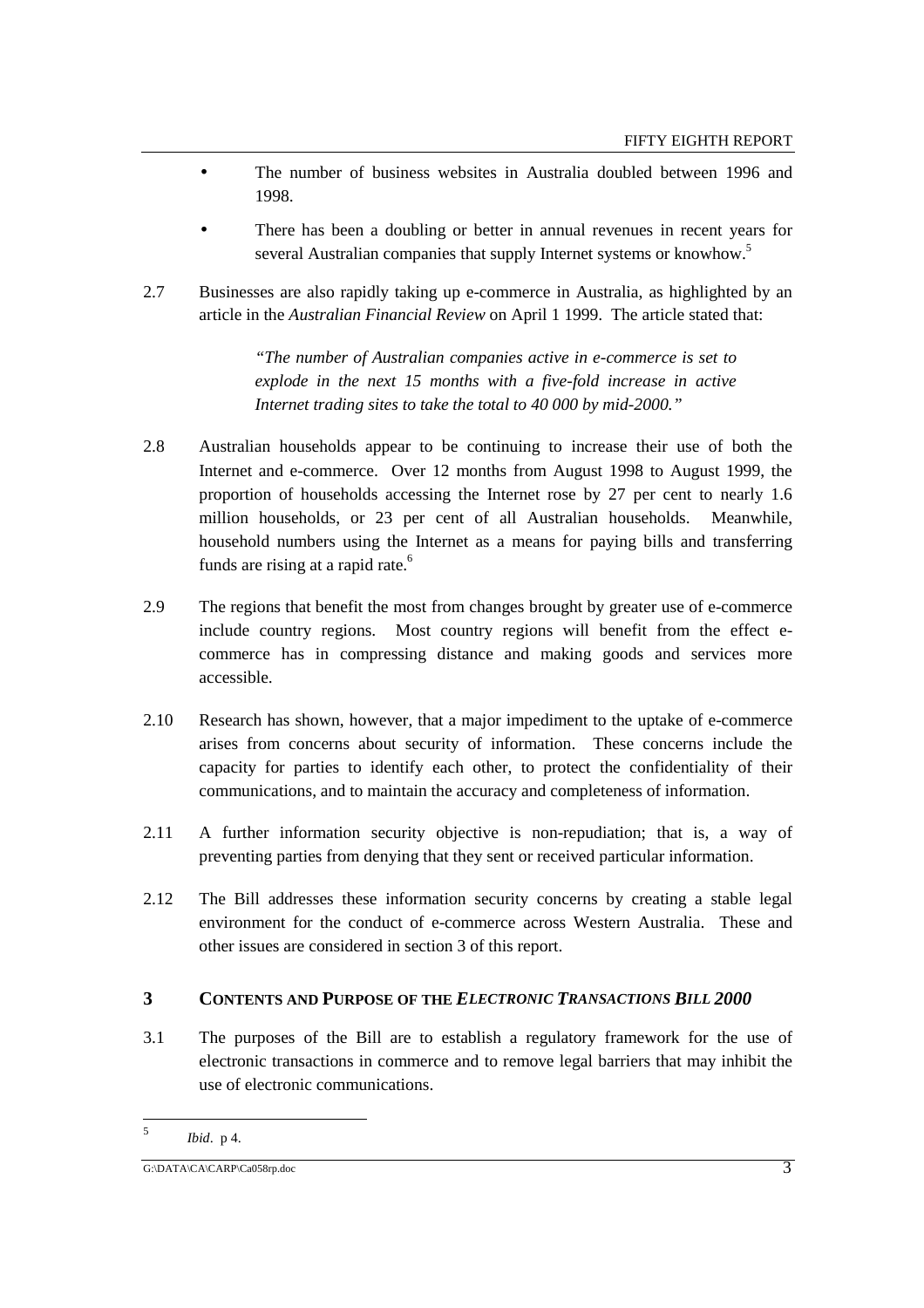- 3.2 The Bill seeks to facilitate the development and use of e-commerce by:
	- recognising that transactions effected electronically are not by that reason alone invalid;
	- providing for the meeting of certain legal requirements as to writing and signatures by electronic communication;
	- permitting documents to be produced to another person by electronic communication;
	- permitting the recording and retention of information and documents in electronic form;
	- providing for the determination of time and place of dispatch and receipt of electronic communications; and
	- stipulating when an electronic communication will bind its purported originator.
- 3.3 Because e-commerce has global dimensions, it is necessary for regulatory initiatives to be in accord with national and international best practice. The Bill has been developed through a national scheme to promote consistent and comprehensive legislation.
- 3.4 The Bill is modelled on the Commonwealth *Electronic Transactions Act 1999* (the Commonwealth Act) which in turn adopted most of the provisions of the United Nations Model Law on Electronic Commerce 1996. This model law has been endorsed by a number of international jurisdictions.
- 3.5 The Bill is part of a national uniform legislative scheme to facilitate the use of electronic transactions. The scheme requires all State and Territory governments to enact legislation within their jurisdiction to facilitate the removal of existing legal impediments to e-commerce. The Commonwealth Government put forward a proposal for a national uniform legislative scheme dealing with electronic transactions to the Standing Committee of Attorneys General in October 1998. All Attorneys General agreed to the proposal and all State and Territory Governments have given their in-principle support to legislation based on the Commonwealth Act.
- 3.6 The enactment of national uniform legislation will facilitate international transactions and the international recognition and enforcement of those transactions. It will also increase business confidence in the effectiveness and reliability of electronic transactions and encourage their use by business. Further, it will minimise the need to

*Ibid.* p 5.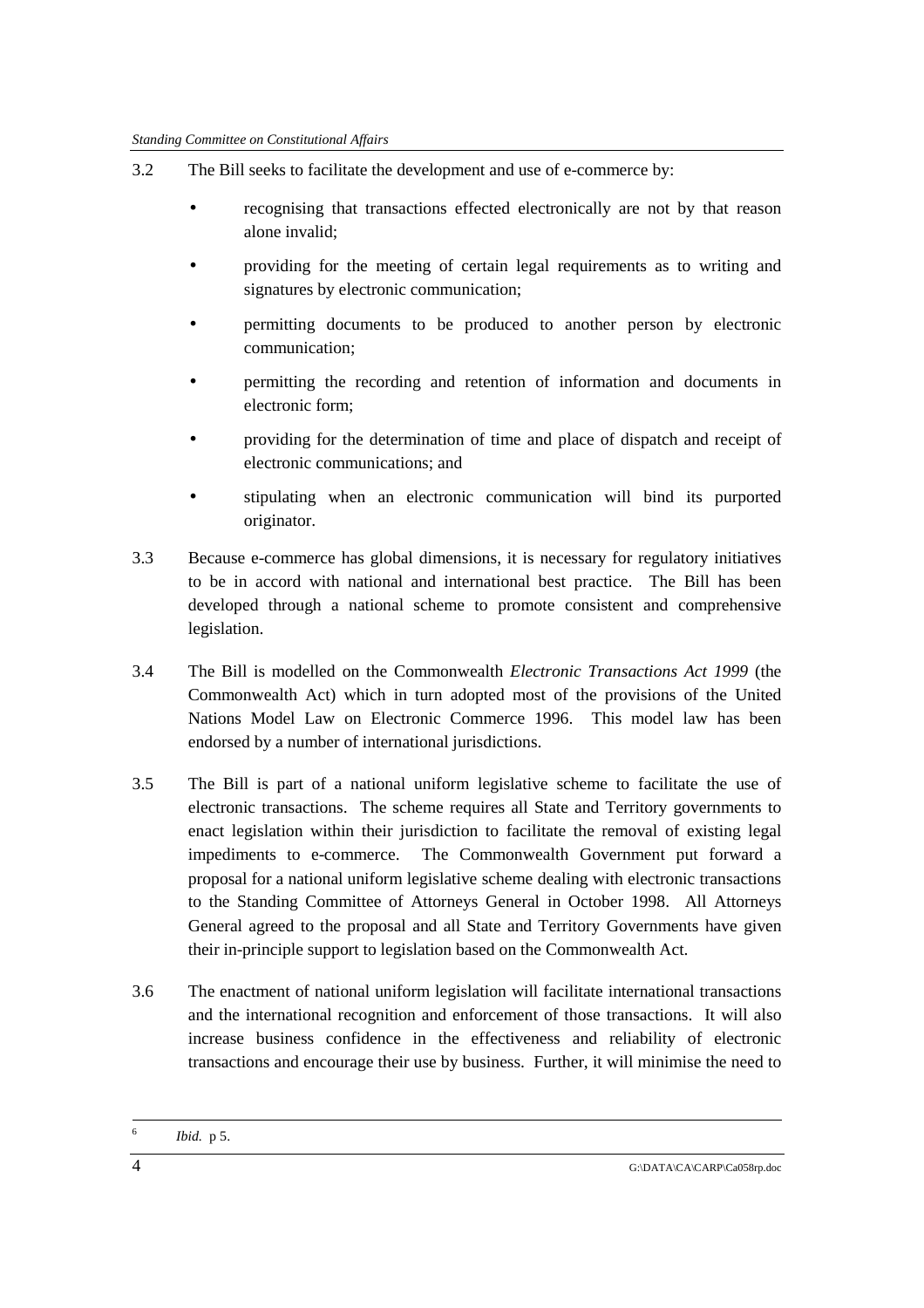resort to litigation to seek a determination on the legal effectiveness of the use of electronic communications technology.

- 3.7 The Bill is based on two principles: functional equivalence and technology neutrality.
- 3.8 The term functional equivalence, also known as media neutrality, means that transactions conducted using paper documents and transactions conducted using electronic communications should be treated equally by the law and not given an advantage or disadvantage against each other.
- 3.9 The term technology neutrality means that the law should not discriminate between different forms of technology; for example, by specifying technical requirements for the use of electronic communications that are based on an understanding of the operation of a particular form of electronic communication technology.
- 3.10 The Bill establishes the basic rule that a transaction is not invalid simply because it took place by means of one or more electronic communications. It contains specific provisions which state that a requirement or permission under a law of Western Australia for a person to provide information in writing, to sign a document, to produce a document, to record information or to retain a document can be satisfied by an electronic communication, subject to certain minimum criteria being satisfied.
- 3.11 Those criteria establish objective tests that are based on reliability and reasonableness.
- 3.12 The Bill also makes clear that the conduct of electronic transactions will require the prior consent of parties. That consent may be inferred from conduct or given subject to certain conditions.
- 3.13 The Bill gives legal effect to electronic signatures.
- 3.14 The Bill also sets out default rules, which apply in the absence of any contrary agreement, to determine the time and place of dispatch and receipt of electronic communications and the attribution of electronic communications. The default rules take a commonsense approach to determining when and where an electronic communication was sent and received.
- 3.15 The Bill also contains provisions that allow for exemptions to be made by regulation from the application of the Bill.
- 3.16 The Committee notes that the provisions in the Bill do not remove any legal obligations that may be imposed upon a person by other Western Australian laws. The sole purpose of the Bill is to enable people to use electronic communications in the course of satisfying their legal obligations.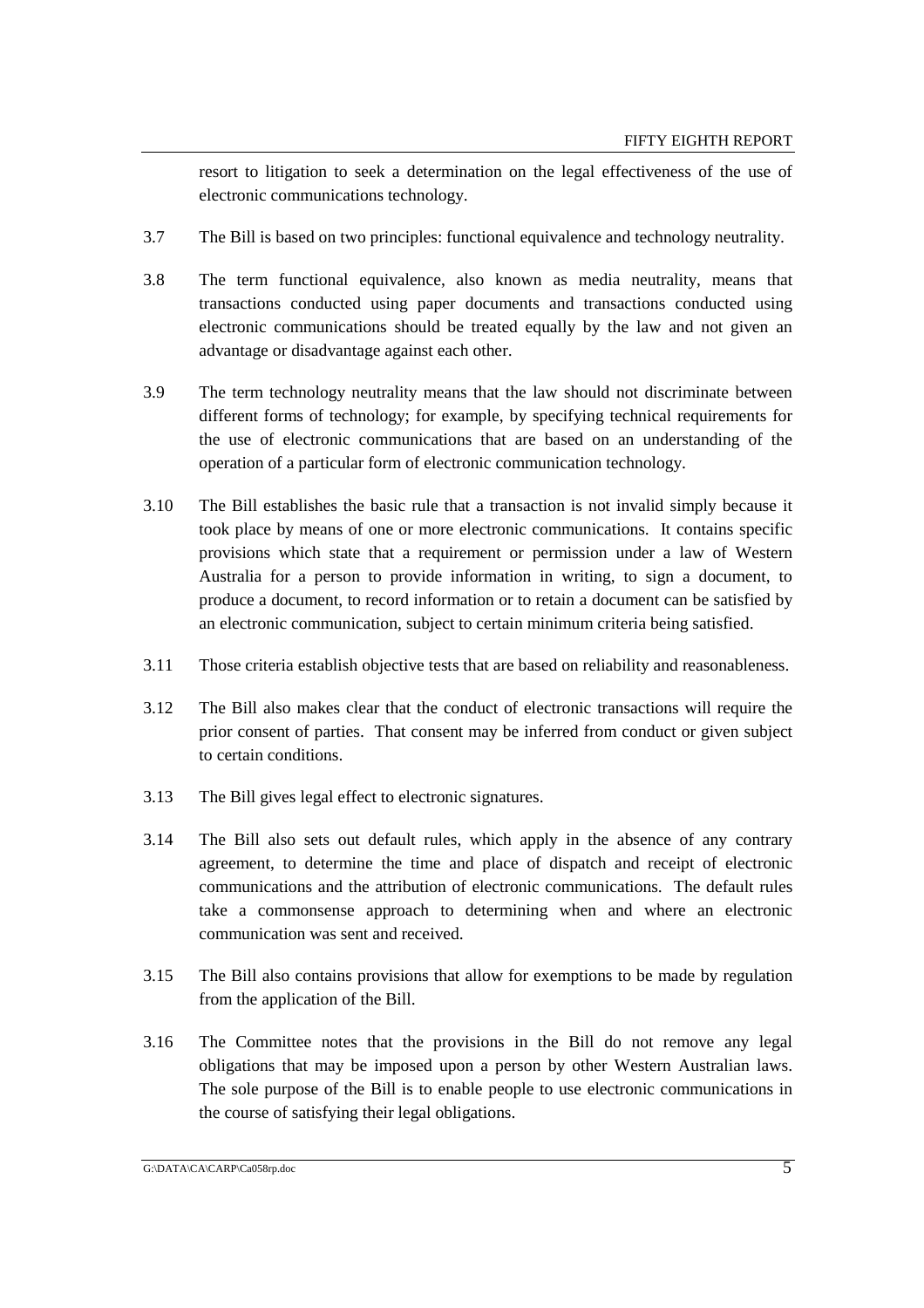3.17 The Bill contains 15 clauses in three parts:

## **Part 1 – Preliminary**

## **Part 2 – Application of legal requirements and authorisations to electronic communications**

## **Part 3 – Miscellaneous**

3.18 The Committee has provided comment on selected clauses of the Bill in section 7 of this report.

## **4 INQUIRY PROCEDURE**

- 4.1 As part of its review, the Committee placed an advertisement in *The West Australian* newspaper inviting submissions on the Bill. The Committee received one written submission as a result of its advertisement.
- 4.2 As a further part of its review, the Committee invited comment from a number of organisations and departments who it considered might wish to make a submission. Those organisations and departments were the:
	- Australian Bankers' Association;
	- Australian Stock Exchange Limited (the ASX);
	- Chamber of Commerce and Industry of Western Australia (Inc);
	- Internet Industry Association (the IIA);
	- Law Society of Western Australia Inc (the Law Society); and
	- Office of the Attorney General.

## **5 SUBMISSIONS**

#### **Mr Allan Clarkson and Mr Bruce Dartnall**

- 5.1 The Committee received a written submission from Mr Allan Clarkson and Mr Bruce Dartnall, in response to its advertisement in *The West Australian* newspaper. They advised the Committee that they are business proprietors and represent a group of Christians who have concerns of conscience about the Bill.
- 5.2 Mr Clarkson and Mr Dartnall advised the Committee that: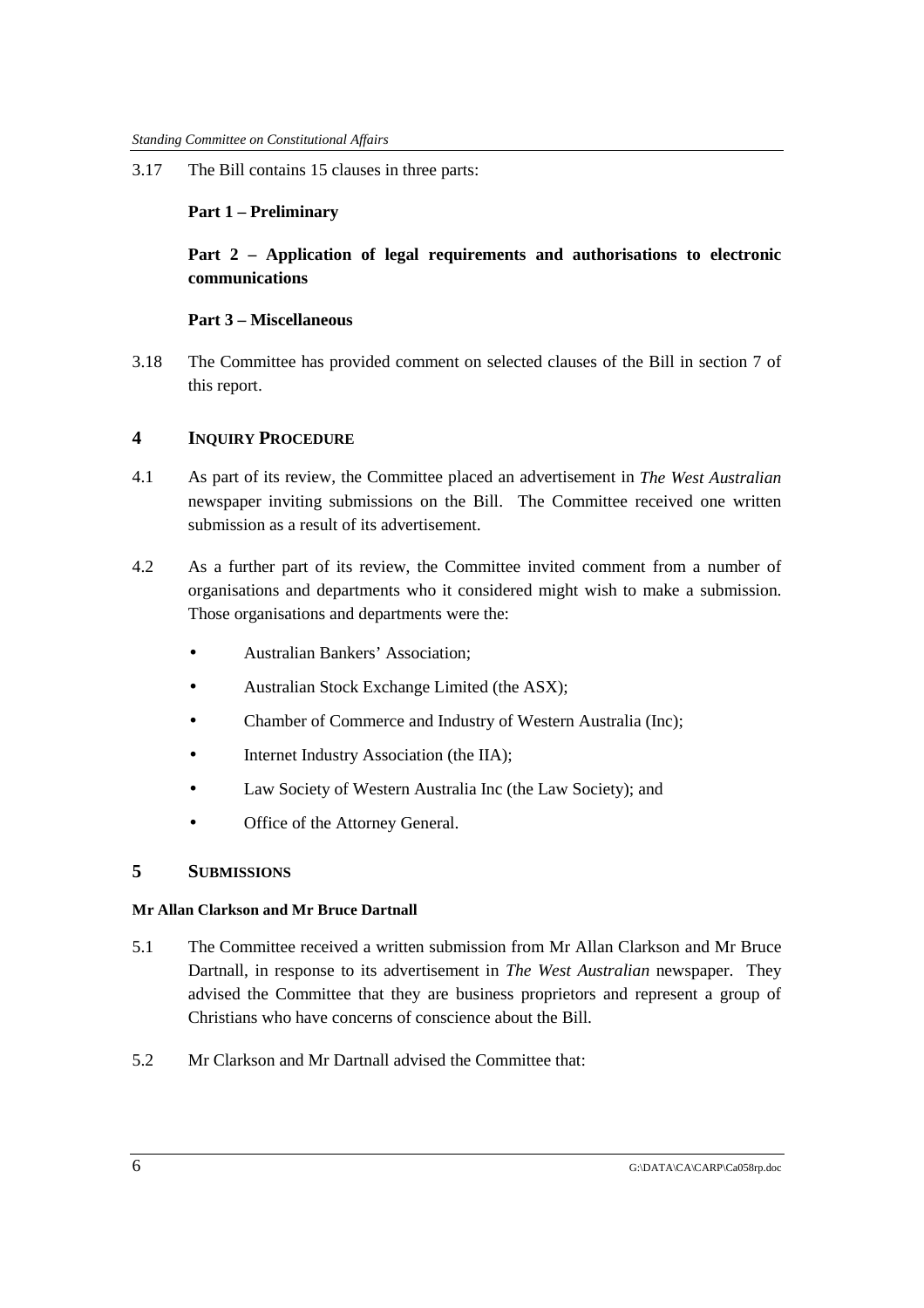*"As believers on the Lord Jesus Christ, on account of our conscience before God we do not involve ourselves with computers in either our private lives or our businesses."*

- 5.3 Mr Clarkson and Mr Dartnall submitted that their concern was in relation to subclauses 8(3) and 10(4) of the Bill in that the word "requiring" appears to allow scope for another law to require an electronic transaction. They submitted that this would conflict with their conscience before God.
- 5.4 Mr Clarkson and Mr Dartnall submitted that a conscience provision should be inserted in the Bill. They submitted that:

*"Whilst there is no requirement for electronic transactions under this Act* [sic], *as an interpreting Act* [sic], *it sets the platform from which other subsequent legislation may permit or require electronic transactions."*

5.5 Mr Clarkson and Mr Dartnall provided the Committee with a draft of a conscience provision that they submitted should be inserted in the Bill after subclause 8(3):

> *"…provided that insofar as this Act or any other law of this jurisdiction requires information to be given or received electronically that requirement shall not apply to any person who holds a conscientious Christian belief that precludes him from possessing or using a computer for business or private purposes."*

- 5.6 Mr Clarkson and Mr Dartnall suggested a similar provision be inserted after subclause 10(4).
- 5.7 Mr Clarkson and Mr Dartnall concluded their submission by advising the Committee that they were concerned that the current desire to promote electronic commerce may result in a situation being created where persons with a conscience before God are discriminated against in business or personal affairs.

#### **The Australian Stock Exchange Limited**

5.8 The Committee also received a written submission from the ASX dated October 11 2000. The ASX submitted that:

> *"ASX strongly supports the development of electronic commerce and to this end supports the passage of this Bill through the Western Australian Parliament as it can only serve to encourage the development and use of electronic commerce."*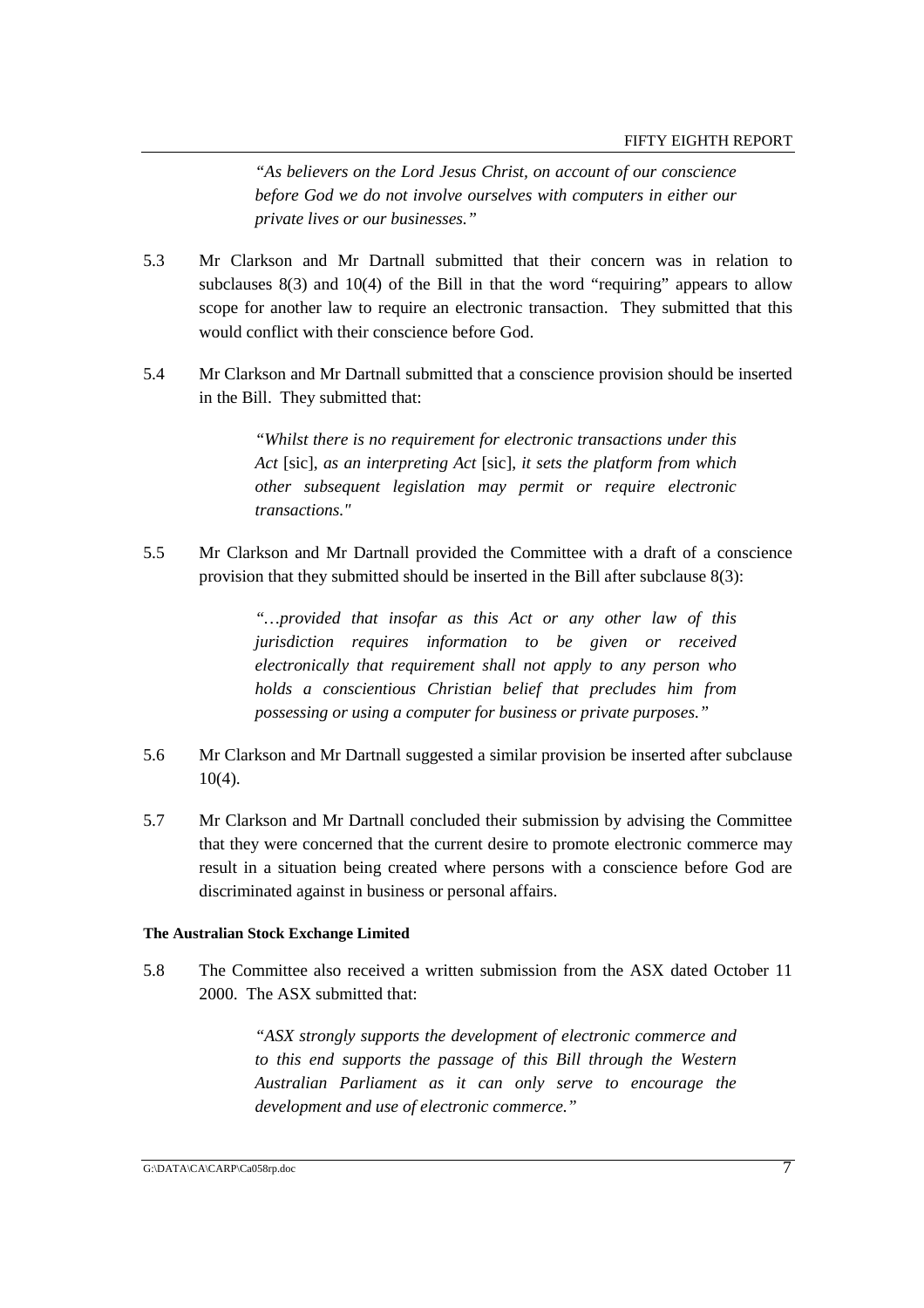5.9 The ASX submission also stated that:

*"Given that the purpose of this Bill is to implement uniform legislation to support the* Commonwealth Electronic Transactions Act 1999, *ASX also supports this Bill as it will assist in the implementation of a consistent national approach and legal framework with regards to electronic transactions in Australia."*

#### **The Internet Industry Association**

- 5.10 The Committee received a submission via email from Mr Peter Coroneos, Executive Director, IIA, dated October 15 2000.
- 5.11 Mr Coroneos advised the Committee that the IIA is Australia's national Internet industry organisation. Members include telecommunications carriers, content creators and publishers, web developers, e-commerce traders and solutions providers, and a range of other businesses providing professional and technical support services.
- 5.12 Mr Coroneos advised the Committee that the IIA has evaluated the Bill and believes that it will have significance for its members and the information economy generally. He submitted that:

*"In view of the fact that we have previously supported the Commonwealth legislation, and in view of the fact that complementary State and Territory legislation is necessary to provide consistent national coverage for businesses and individuals seeking to enter into electronic contracts, we believe that this Bill takes us one step closer to that end."*

5.13 The Committee was also advised that the IIA concurs with the view of the Attorney General that the Bill will provide the basis of an environment that will support the growth of e-commerce in Western Australia. Mr Coroneos also submitted that the Bill is an important piece of legal 'infrastructure' in that it also provides greater confidence in those businesses based elsewhere who seek to transact with businesses and consumers based within Western Australia.

#### **The Law Society of Western Australia Inc.**

5.14 The Committee received a written submission from the Law Society dated October 10 2000. The Committee was advised that the Law Society had considered the Bill and had no substantial comment to make. The Law Society noted that the Bill is similar to the Commonwealth Act, with some minor exceptions, and covers no more and no less than that Act. The Law Society submitted that the Bill is an improvement on the Commonwealth Act.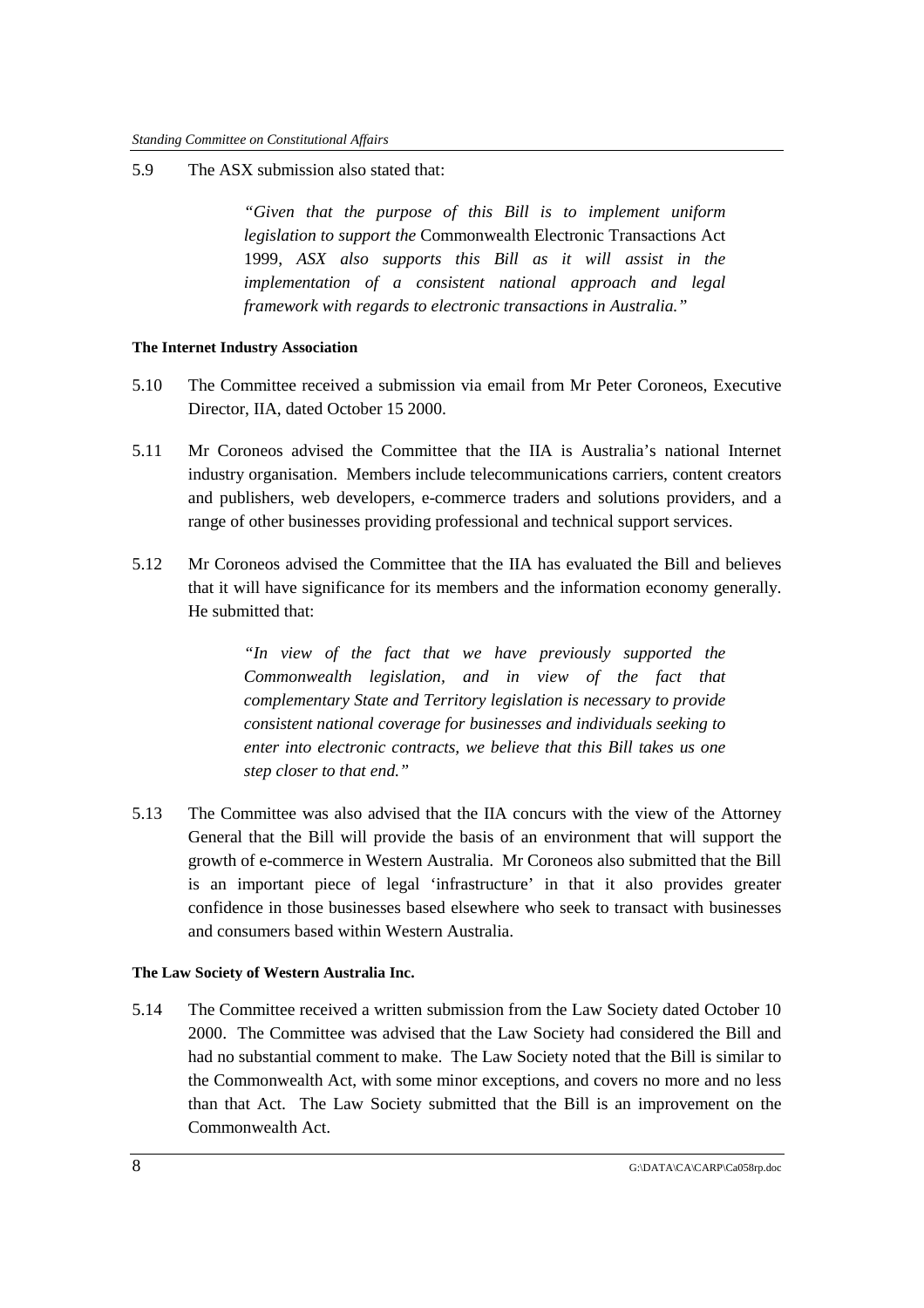## **6 COMMITTEE HEARING**

- 6.1 The Committee conducted a hearing into the Bill on Wednesday, October 11 2000. The witnesses before the Committee were:
	- Hon Peter Foss QC, MLC, Attorney General;
	- Mr Peter Richards, Policy Officer, Ministery of Justice;
	- Mr Allan Clarkson, business proprietor and representative of a group of Christians who have concerns of conscience about the Bill; and
	- Mr Bruce Dartnall, business proprietor and representative of a group of Christians who have concerns of conscience about the Bill.
- 6.2 Concerns raised by Mr Clarkson and Mr Dartnall are discussed in paragraphs 5.1 to 5.7 of this report.
- 6.3 In his opening remarks to the Committee, Hon Peter Foss QC made some general comments about the Bill.
- 6.4 He advised the Committee that the Bill differs markedly from the federal legislation in that it is not an administrative Bill but is concerned purely with law reform. The Bill does not contain any provisions of an administrative nature.
- 6.5 Hon Peter Foss QC informed the Committee that the Commonwealth Act is different because specific provisions requiring federal departments to do certain things to accept electronic transactions are tacked onto the strict legal reform provisions. He advised the Committee that although only small parts of the legislation differ, the character of the State Bill is very different because it is purely a law reform Bill.
- 6.6 The Committee was advised that the Bill is intended to lay to rest any legal queries that might arise from the expanded use of electronic commerce transactions. He submitted that many of the provisions may not be needed, however it is not a matter that should be dealt with by the gradual accrual of legal cases.
- 6.7 Hon Peter Foss QC re-iterated that the Bill states that electronic transactions are valid and explains how they should work. It does not require anyone to do anything but is purely a general statement of the law. This Bill is not prescriptive and it does not try to predict the technology of the future. Instead, it tries to outline what will be the legal consequences of using technology. The technology is unspecified.
- 6.8 The Committee identified that the Bill does not deal with criminal sanctions for those people who improperly access computer systems. The Committee was concerned that for the legislation to be effective in allowing people to conduct electronic transactions and in having electronic signatures recognised, there should be certainty that anyone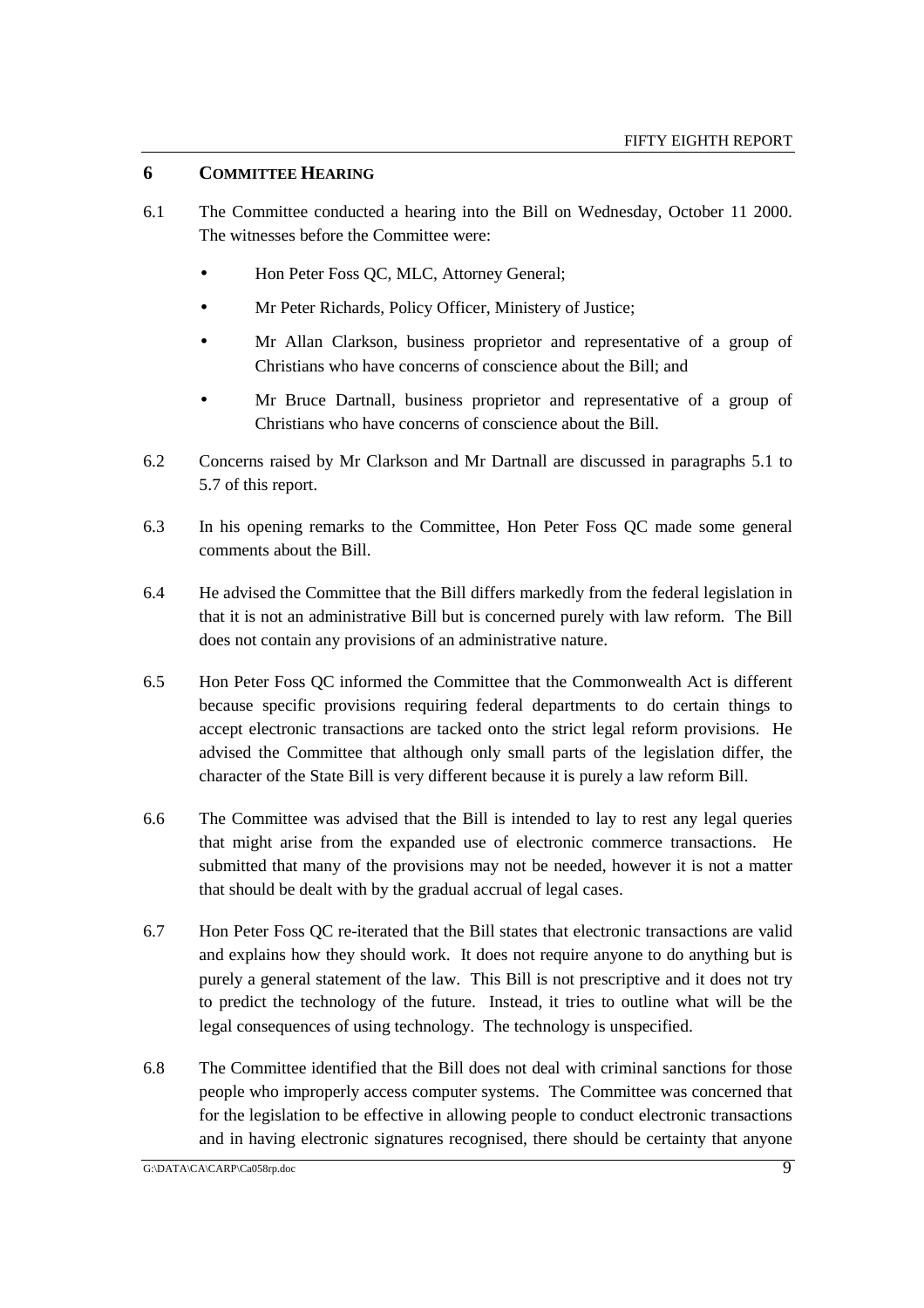who improperly accesses computer systems or uses the electronic signatures of others will be effectively dealt with. The Committee queried whether including criminal sanctions in the Bill would help create the level of certainty the Bill purports to achieve and further encourage people to embrace the technology.

- 6.9 In answer to the Committee's concerns, Hon Peter Foss QC advised that the Bill is a law reform Bill that facilitates the application of the general law to this new area of electronic transactions. There are already provisions in *The Criminal Code* relating to the improper use of computers. Those provisions were included in 1991, and they have been updated since then. Hon Peter Foss QC advised the Committee that a complete update of that area of the law is in progress.
- 6.10 In response to the concerns raised by Mr Clarkson and Mr Dartnall, Hon Peter Foss QC advised the Committee that it would be inappropriate to include the provisions they had suggested as the Bill has been drafted only to enable courts to interpret how to deal with e-commerce transactions. He submitted that it is not a 'do this, do that' law.
- 6.11 Hon Peter Foss QC told the Committee that any provision relating to conscience should be included in the law – if there ever is one – that deals with the question of requiring someone to do something. He submitted that a conscience provision misunderstands the nature of, and would totally change the character of, the Bill.
- 6.12 The Committee was advised that concerns about civil rights matters should be dealt with in a civil rights Bill and not in this Bill.
- 6.13 Hon Peter Foss QC told the Committee that he doubted whether legislation would ever be passed making electronic transactions obligatory. He told the Committee that he was not aware of even the slightest suggestion that there was any intention to introduce legislation that required the use of electronic transactions. He submitted that he would not support it and he could not understand why anyone would want it.
- 6.14 Hon Peter Foss QC expressed his belief that the real threat is the gradual withdrawal of services from people who do not have computer access. He submitted that it is an inevitability of life and has nothing to do with the law. The pressure will not come from the law but will come from the lack of service for people who do not have a computer attached to the Internet, and the increased service for people who do have a computer attached to the Internet.
- 6.15 Hon Peter Foss QC also submitted that:

*"In any case, there is no point including it in this legislation because a subsequent law that imposed requirements would override it."*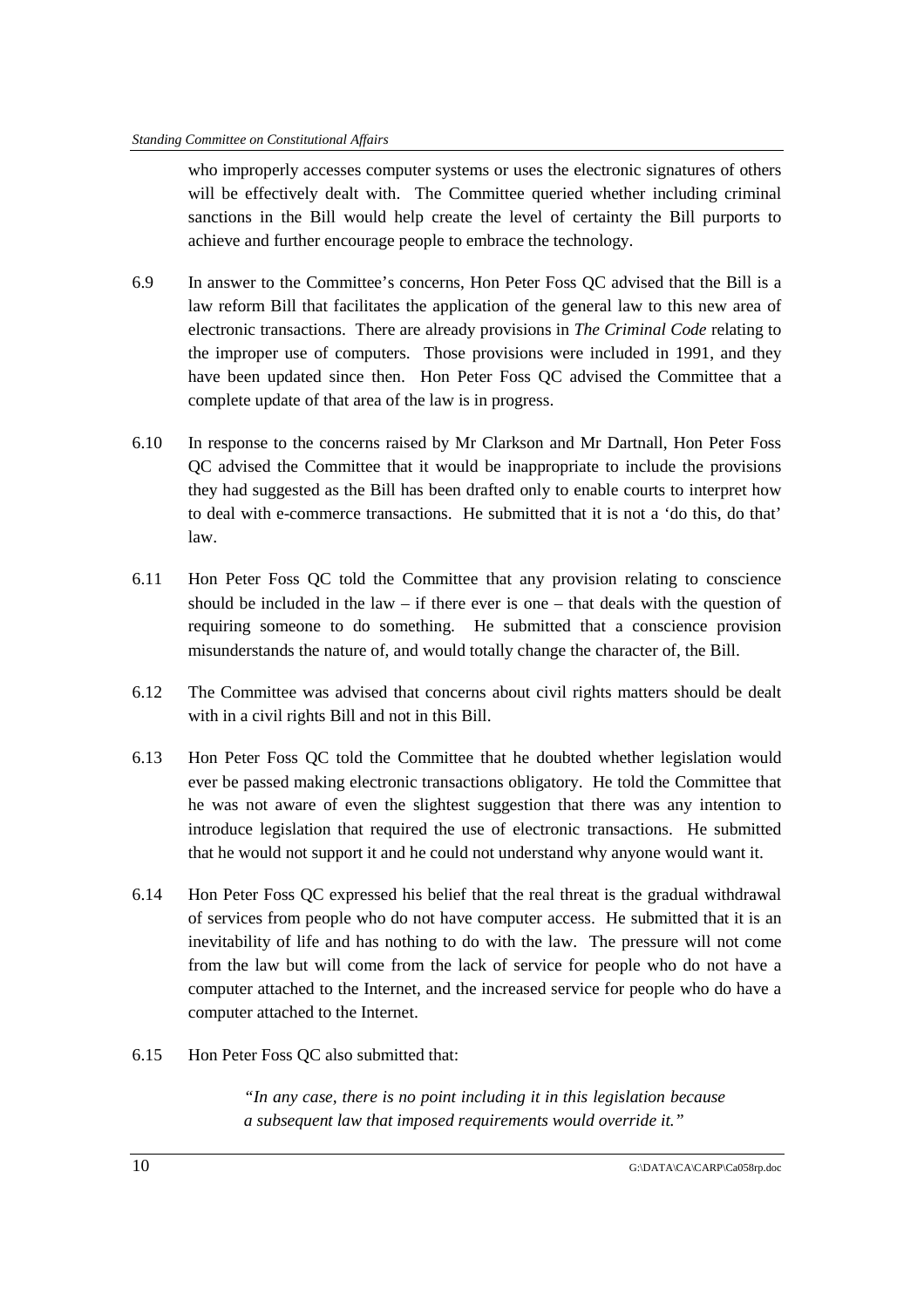## **7 SELECTED CLAUSES OF THE** *ELECTRONIC TRANSACTIONS BILL 2000*

## 7.1 **Clause 3 – Object**

- 7.1.1 This clause lists the four objects of the Bill and notes how these objects are to be achieved. These objects are achieved by providing that, subject to certain exceptions, a transaction is not invalid because it took place electronically. That is, subject to certain exceptions, an electronic communication has the same validity as a written communication.
- 7.1.2 The things that can be done electronically with the same confidence as applies in written communications include giving information in writing, providing a signature, producing a document, recording information and retaining a document.
- 7.1.3 The Bill also provides rules for determining the time and place of the dispatch and receipt of electronic documents and the authority of the originator of the electronic communication.

## 7.2 **Clause 5 – Definitions**

- 7.2.1 The definitions in the Bill have been drafted in accordance with the basic principles of media neutrality and technology neutrality, as discussed in paragraphs 3.7 to 3.9 of this report. The aim of using media neutral and technology neutral terms is to focus on the purpose of the legal requirement, rather than the form by which that requirement is satisfied.
- 7.2.2 Applying these principles should also ensure that the Bill will not require constant amendment to deal with technological changes.

#### **"Consent"**

- 7.2.3 "Consent" includes consent that can reasonably be inferred from the conduct of the person concerned. However, any consent which is given subject to conditions is excluded unless the conditions are complied with.
- 7.2.4 The term "consent" is used in clauses 8, 9, and 10 in provisions that state a person must consent to receiving information in the form of an electronic communication.
- 7.2.5 While consent would clearly be demonstrated by a person's express statement of consent, the purpose of this definition is to ensure that express consent is not required prior to every electronic communication and that consent can be inferred from, for example, a history of transactions or previous dealings.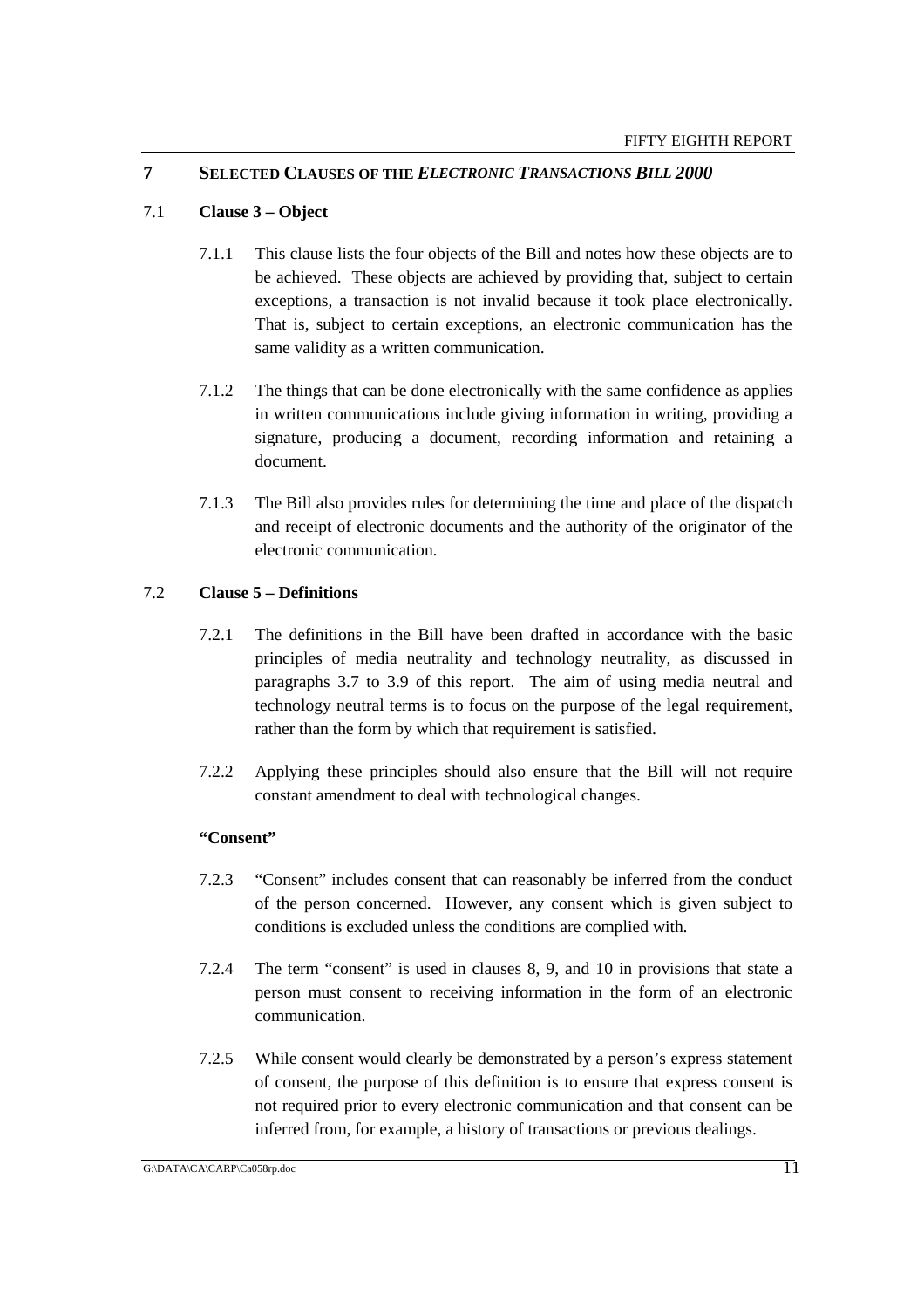7.2.6 When determining whether consent can be inferred from a person's conduct it will be necessary to look at the circumstances of the electronic communication.

## **"Data storage device"**

7.2.7 The definition of "data storage device" is intended to include items such as computer disks and CD ROMs from which information can be accessed or retrieved with the aid of appropriate devices. It is not intended to include items such as filing cabinets, books and newspapers. This term is used in clauses 8, 10 and 11.

## **"Electronic communication"**

- 7.2.8 "Electronic communication" is defined as a communication of information in the form of data, text or images by means of guided or unguided electromagnetic energy. The term also includes sound communications where the sound is processed at its destination by an automated voice recognition system.
- 7.2.9 This definition allows information in the form of sound to be included in the scope of the Bill only where the information is provided by a person in a form that is analogous to writing. "Automated voice recognition system" is intended to include information systems that capture information provided by voice in a way that enables it to be recorded or reproduced in written form, whether by demonstrating that the operation of the computer program occurred as a result of a person's voice activation of that program or in any other way.
- 7.2.10 This provision is intended to maintain the existing distinction commonly made between oral and written communications. The intention is to prevent an electronic communication in the form of sound from satisfying a legal requirement for writing or production of information. For example, it is not intended to have the effect that a writing requirement can be satisfied by a telephone call, a message left on an answering machine or a message left on voicemail.
- 7.2.11 Communications by means of guided electromagnetic energy is intended to include the use of radio waves, visible light, microwaves, infra-red signals and other energy in the electromagnetic spectrum.
- 7.2.12 The word "unguided" in this context means that the electromagnetic energy is not restricted to a physical conduit, such as a cable or wire.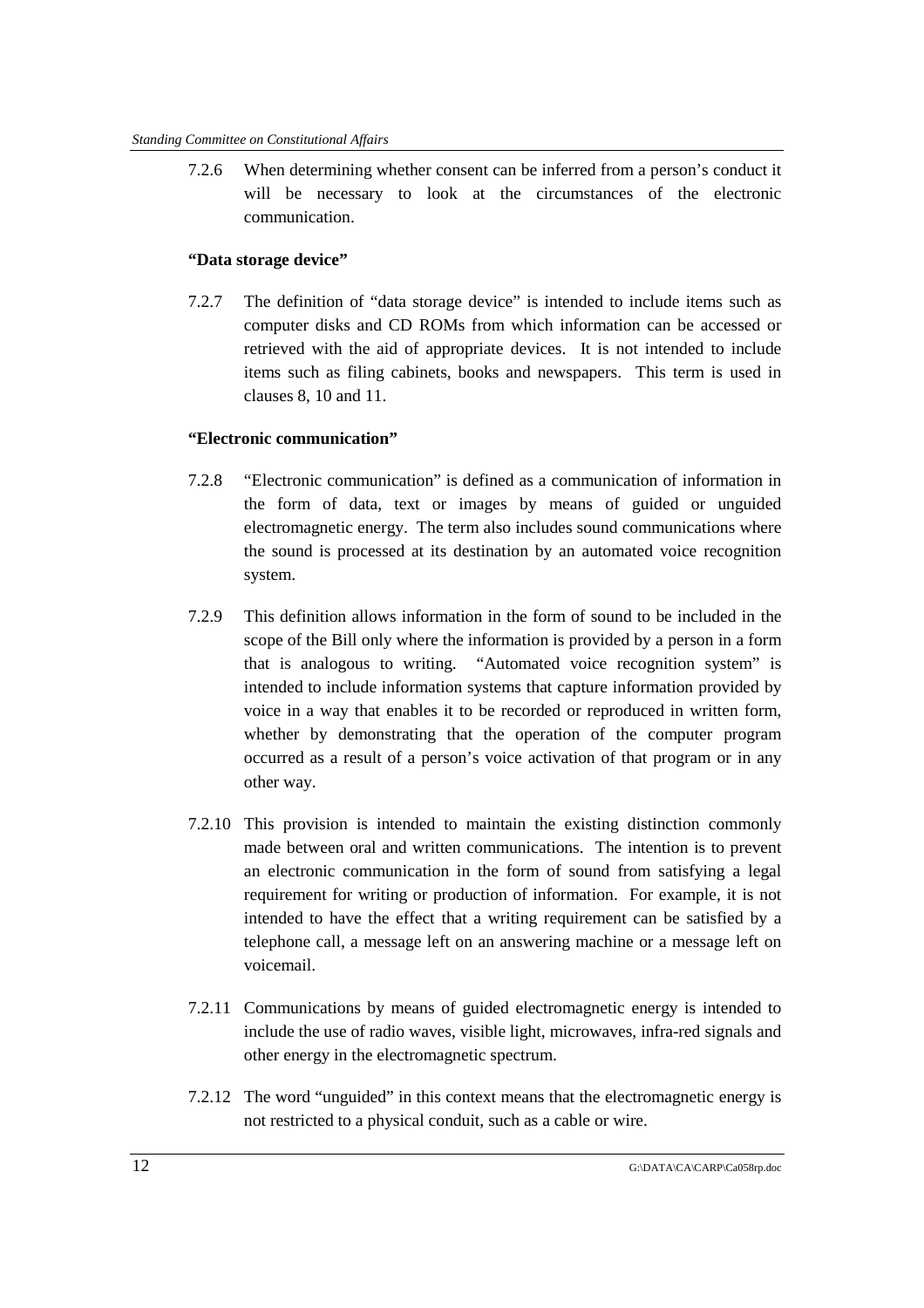#### **"Transaction"**

7.2.13 "Transaction" is defined to include any transaction in the nature of a contract, agreement or other arrangement, including a transaction of a non-commercial nature. This term should be read in its broadest sense of doing something, whether it be conducting or negotiating a business deal or simply providing information or a statement. It should not be read narrowly to confine it to contractual or commercial relationships.

#### 7.3 **Clause 7 – Validity of electronic transactions**

- 7.3.1 Clause 7 is an expression of the fundamental principle of media neutrality that underpins the Bill. This clause provides for the legal recognition of electronic communications.
- 7.3.2 Subclause 7(1) is intended to make it clear that a transaction under a law of Western Australia is not invalid simply because it was conducted by the use of electronic communications. It is intended to apply whether one or more electronic communications take place in a transaction. It will also apply to transactions that have been conducted by the use of both electronic communications and other forms of communications, such as paper communications.
- 7.3.3 The Committee notes that this provision does not automatically establish the validity of a transaction that has been conducted using electronic communications. It merely states that the electronic form of the transaction does not make it invalid. The transaction would still be required to satisfy all other existing legal requirements.
- 7.3.4 Subclause 7(2) provides that the general rule set out in subclause 7(1) does not apply in cases where more specific provision is made in another, more specific provision of Part 2.
- 7.3.5 Subclauses 7(3) and 7(4) allow exemptions to be made to this clause under the regulations in relation to a specified transaction or class of transaction, or a specified law of Western Australia. The Committee was advised by Hon Peter Foss QC that it is anticipated that matters such as wills, trusts and powers of attorney will be excluded from the operation of the proposed Act.
- 7.3.6 Hon Peter Foss QC submitted that wills, trusts and powers of attorney are single deeds, or deeds poll, as distinct from deeds made between two or more people. Deeds poll are made by one person and later acted on by another person.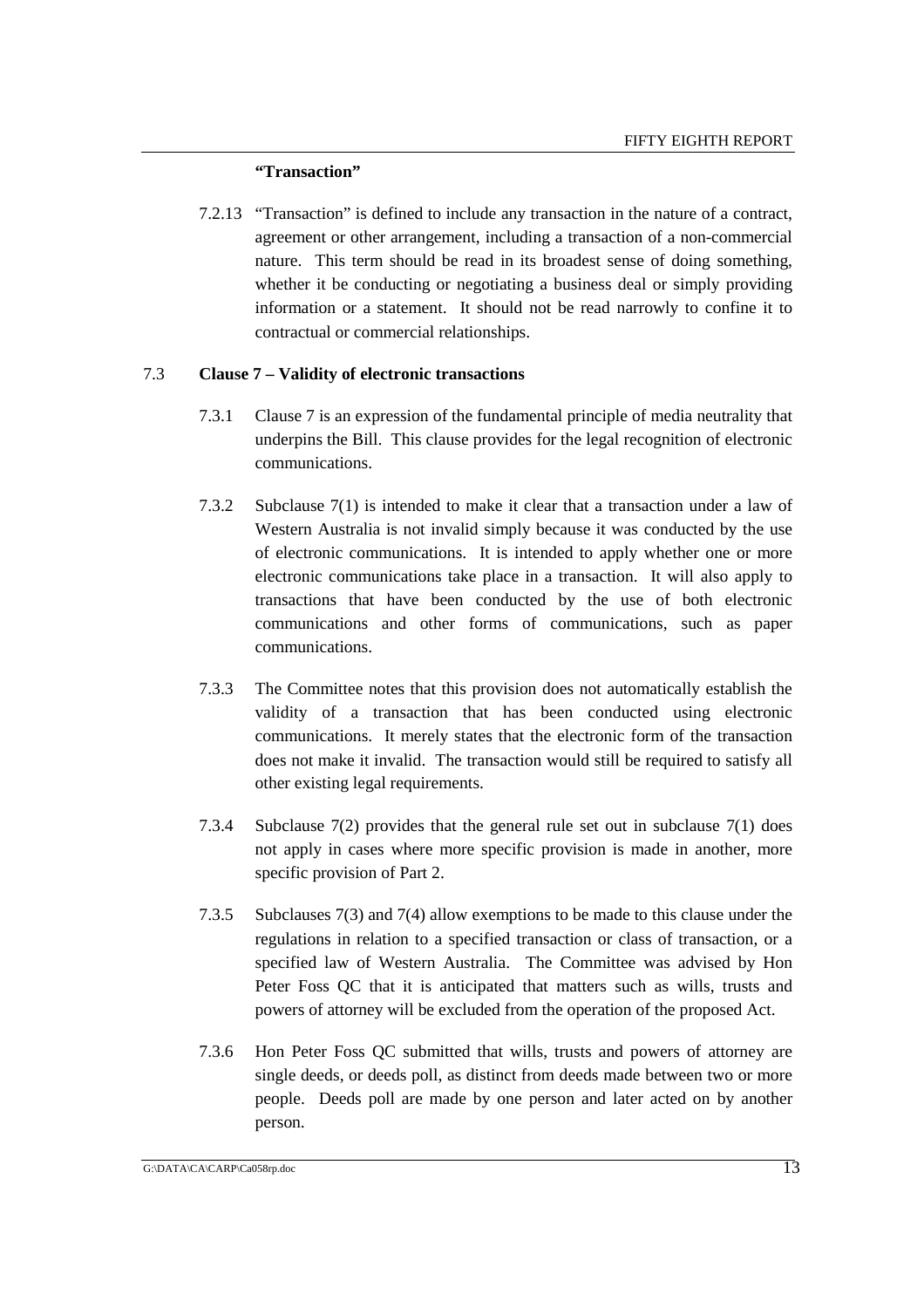#### *Standing Committee on Constitutional Affairs*

7.3.7 Hon Peter Foss QC submitted that the legal system is not ready to handle wills electronically. They do not come into contention until after somebody has died, and there are specific extra formalities that relate to wills (such as the need for the presence of two witnesses to the execution of the will and rules regarding the relationship of the witnesses to the person making the will) that do not fit within this general law. Hon Peter Foss QC submitted that:

*"It will be very hard to shoehorn wills into this area of law."*

- 7.3.8 The Committee was advised by Hon Peter Foss QC that trusts and powers of attorney do not have quite the same rules as wills, however the nature of such instruments to allow people to deal with other people's property makes it difficult to imagine the scheme working in such situations.
- 7.3.9 Hon Peter Foss QC submitted that the Bill is mainly to assist commercial transactions between parties and that in his opinion wills, trusts and powers of attorney do not quite fit into that area. The Attorney General expressed his belief that:

*"I do not think the demand for wills, declarations of trust and powers of attorney to be done electronically will arise; if it did, a method by which to do that will hopefully by then have been worked out, and legislation could be passed. There is no demand, and I do not see why there would be demand."*

## 7.4 **Clause 8 – Writing**

- 7.4.1 This clause deals with providing information in writing. Subclauses 8(1) and 8(2) allow a person to satisfy a requirement or permission to give information in writing under a law of Western Australia by providing that information by means of an electronic communication, subject to the general condition that, at the time the information was given, it was reasonable to expect that the information in the form of an electronic communication would be readily accessible then and for subsequent reference.
- 7.4.2 In addition, the person to whom the information is required or permitted to be given must consent to the information being given by means of an electronic communication.
- 7.4.3 Subclause 8(1) deals with requirements under Western Australian law while subclause 8(2) deals with permissions under Western Australian law. These matters are dealt with in separate subsections because the nature of the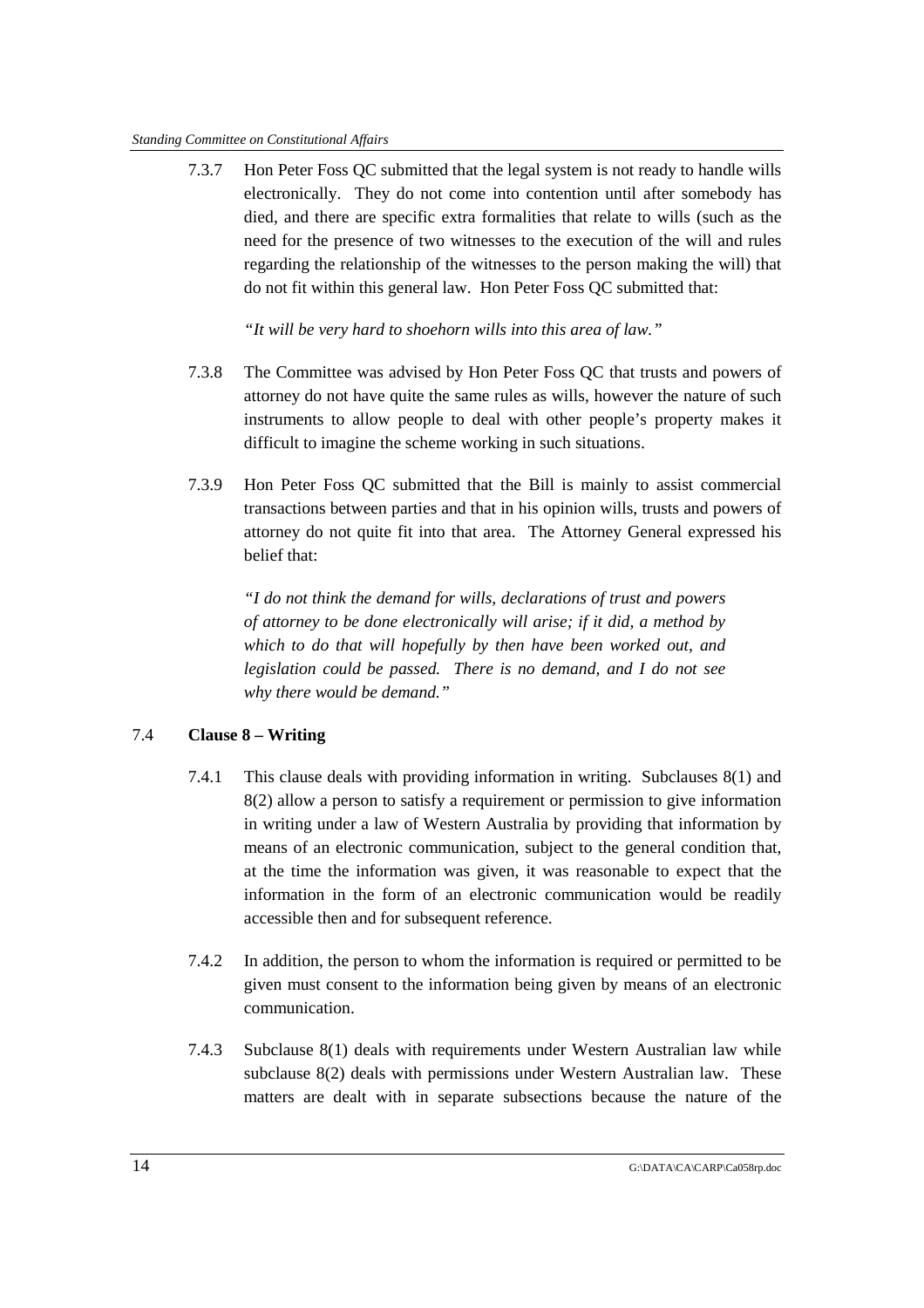provisions are fundamentally different. A requirement is a legal obligation, while a permission simply allows someone to do something.

- 7.4.4 One of the central conditions imposed on the use of electronic communications by clause 8 (and which is also used in clauses 10 and 11) is that, at the time the information is given, it must be reasonable to expect that the information would be readily accessible then and for subsequent reference. This requirement is imposed by paragraphs  $8(1)(a)$  and  $8(2)(a)$  of the Bill and has a number of elements that will be considered in turn.
- 7.4.5 The readily accessible requirement deals with the concepts of accessibility and useability. The requirement ensures that others will be able to access and use the information contained in the electronic communication and that transactions are not subsequently invalidated by a lack of access to the information.
- 7.4.6 Underpinning this requirement is the basic idea of information being reproduced or retrieved and read. The notion of information being readily accessible is intended to mean that information contained in an electronic communication should be readable and capable of being interpreted.
- 7.4.7 The requirement operates at the time the information was given. This time is taken to be the time that the information in the form of an electronic communication is given in compliance with the requirement or permission under a law of Western Australia. This will be the time that the electronic communication is transmitted, rather than the time that it is composed or drafted prior to transmittal.
- 7.4.8 The element of reasonableness makes it clear that a person can fully comply with the law at the time of the electronic communication. A person should not be subject to any ongoing obligations in relation to the use of an electronic communication. This allows a person to satisfy the elements of this requirement immediately where it is reasonable to expect that the information would be readily accessible. There is no continuing requirement to, for example, ensure that the electronic communication is continually updated to take account of the latest changes in technology.
- 7.4.9 Whether an expectation is reasonable for the purposes of this clause will be determined objectively having regard to all relevant factors, such as the technology available at the time of the electronic communication and the appropriateness of the available technology for the purposes of the communication.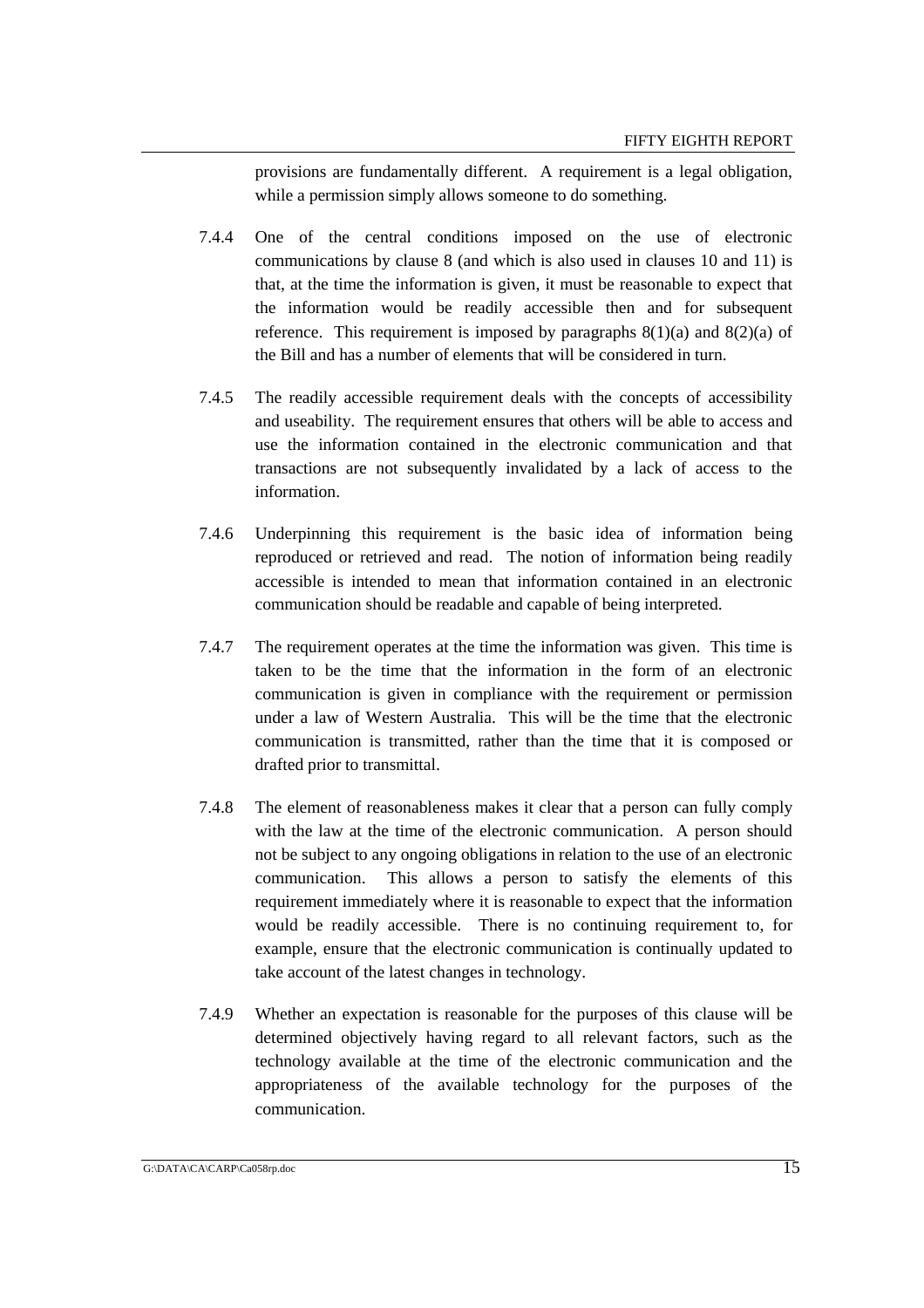#### *Standing Committee on Constitutional Affairs*

- 7.4.10 The concept of subsequent reference impliedly requires that electronic communications should be capable of retention. The Committee notes that the use of this concept does not mean that electronic communications must be retained; it simply means that they must be capable of retention.
- 7.4.11 Paragraphs  $8(1)(b)$  and  $8(2)(b)$  of the Bill specify that persons to whom information is required or permitted to be given must consent to the information being given to them by way of an electronic communication. This requirement means that a person can not be compelled to use an electronic communication to conduct a transaction in order to satisfy requirements or permissions to give information in writing under Western Australian law.
- 7.4.12 The definition of "consent" is set out in clause 5 of the Bill and is discussed at paragraphs 7.2.3 to 7.2.6 of this report.
- 7.4.13 Subclause 8(3) makes it clear that the Bill does not affect the operation of any other Western Australian legislation that specifies the way in which electronic communications must be made. This means that existing Western Australian laws that specify particular information technology requirements, such as software requirements, may override the Bill.
- 7.4.14 Subclause 8(4) extends the meaning of giving information, as used in subclauses 8(1) and 8(2), to include the concepts of giving, sending or serving information, or any other like expression.
- 7.4.15 Subclause 8(5) extends the meaning of giving information to ensure that it applies to a wide range of situations. Although the list contains many of the common terms used when a person is required or permitted to give information, it is not intended to be comprehensive. It is a non-exhaustive list and is expressed as not being limited to the examples given within the list.

## 7.5 **Clause 9 – Signatures**

7.5.1 The intention of this clause is to allow a person to satisfy a legal requirement for a manual signature by using an electronic signature that contains a method that identifies the person and indicates their approval of the information communicated. This method by which a person is identified electronically is commonly called an 'electronic signature'. It may be a password, an identification number or a registered identification that can be applied to documents.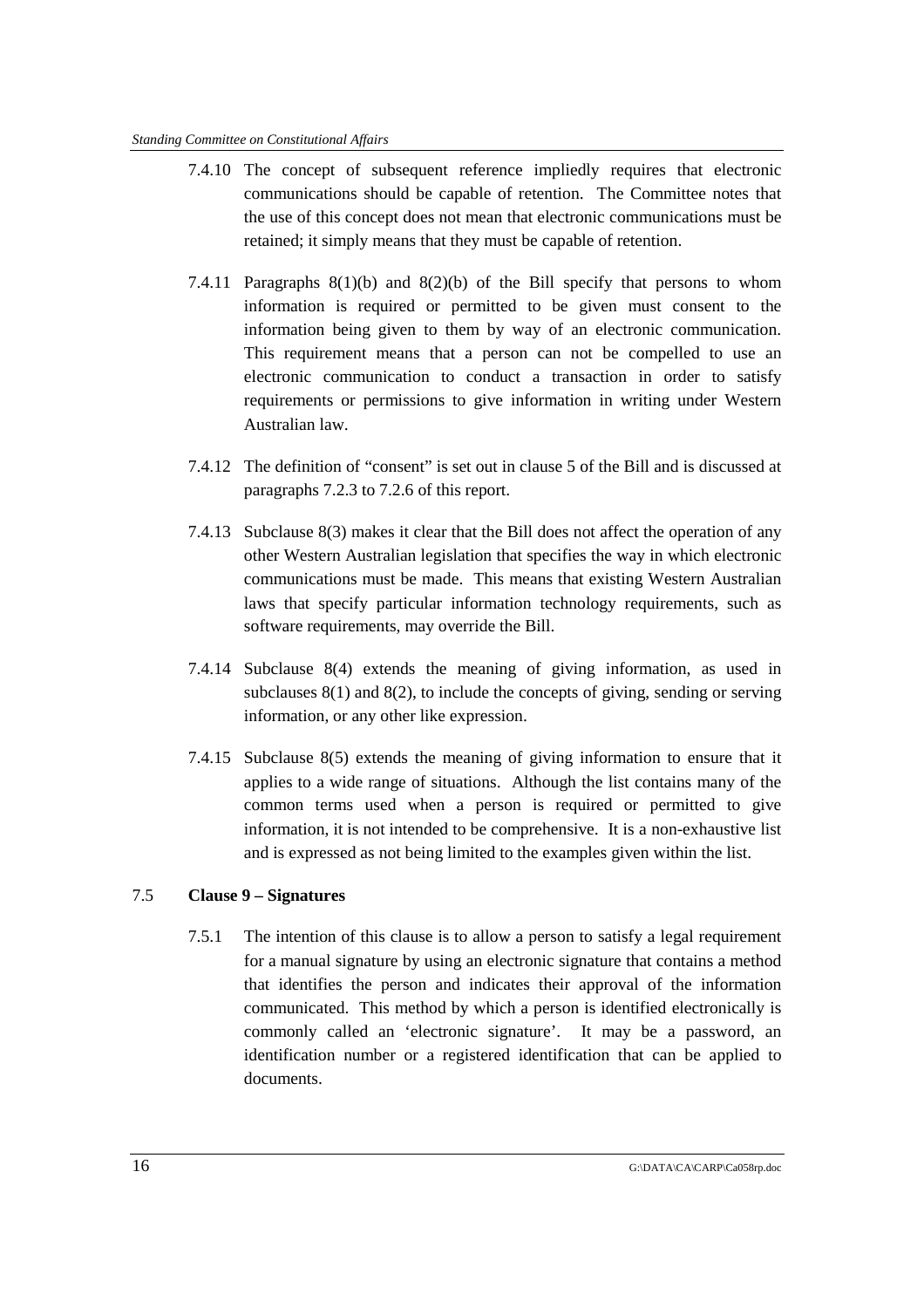- 7.5.2 The choice of a particular method must be as reliable as appropriate in the circumstances.
- 7.5.3 In addition, the person to whom the signature is required to be given must consent to the use of that signature method.
- 7.5.4 The conditions contained in paragraph 9(1)(a) of the Bill focus on two of the basic functions of a signature. The method a person chooses to use to satisfy the signature requirement must both identify the person and indicate their approval of the contents of the electronic communication.
- 7.5.5 Paragraph 9(1)(b) sets out a further requirement that the signature method must be as reliable as appropriate for the purposes for which the information was communicated. This must be determined having regard to all the relevant circumstances at the time the signature method was used to sign the electronic communication. This would include factors such as the type of transaction and the function of the signature requirement in the relevant statutory environment.
- 7.5.6 Technological advances may mean that signature technology becomes unsuitable even though it was considered suitable for a particular transaction at an earlier time. Linking this requirement to the time the signature method is used is intended to ensure that a signature method that was appropriate at the time it was used is not later rendered invalid.
- 7.5.7 This is consistent with the principle of technology neutrality and enables signature methods to meet the appropriate objective standards at the time they are used.
- 7.5.8 Paragraph 9(1)(c) specifies that recipients of an electronic signature must consent to the use of the electronic signature method.
- 7.5.9 Subclause 9(2) makes it clear that the Bill does not affect the operation of any other Western Australian law that specifies the use of any electronic signature method. This provision is intended to have a similar purpose and operation to subclause 8(3).
- 7.5.10 The Committee accepts that electronic signatures are central to electronic transactions and that this clause provides the framework to recognise electronic signatures and give them legal standing. However the Committee believes that people entering into electronic transactions require a level of security that they are dealing with a trusted source and that an electronic signature has not been tampered with.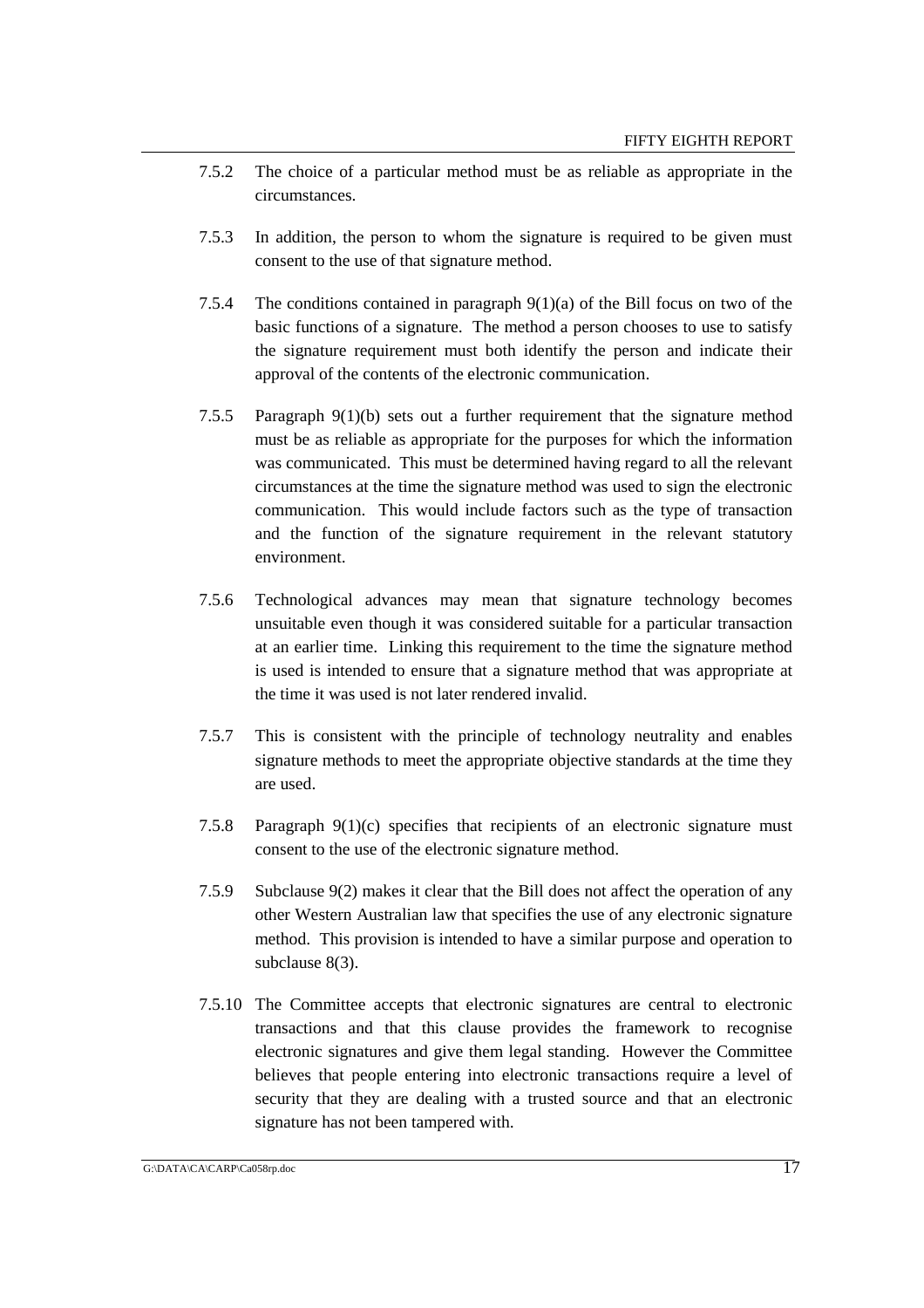#### *Standing Committee on Constitutional Affairs*

- 7.5.11 The Committee sought clarification of this issue from Hon Peter Foss QC at its hearing on October 11 2000. Hon Peter Foss QC advised the Committee that to some extent the law is vague on signatures in ordinary transactions. One is not required to personally sign one's own signature but may adopt the process of having someone else sign on one's behalf.
- 7.5.12 Hon Peter Foss QC noted that it is always possible to forge signatures and that it is up to individuals to choose their acceptable form of signature. It is for individuals to insist upon a form of signature that guarantees their protection.
- 7.5.13 The Committee was advised that with respect to clause 9 of the Bill, the person who uses a signature makes his own decision about how secure he wants the signature to be. The person who receives the signature has to be satisfied in his own mind that it is the signature of the person with whom he is dealing. If people do not want to accept it, they do not have to.
- 7.5.14 Hon Peter Foss QC informed the Committee that the Bill is not trying to establish a set of mores for electronic transactions different from those that currently apply.

## 7.6 **Clause 10 – Production of document**

- 7.6.1 Clause 10 allows a person to satisfy a requirement or permission to produce a document that is in the form of paper, an article or other material by using an electronic communication that complies with a number of requirements.
- 7.6.2 Those requirements are that there must be a reliable assurance as to the integrity of the information in the message, the information must be readily accessible then and for subsequent reference and the person to whom the information is required or permitted to be produced consents to the information being produced electronically.
- 7.6.3 The Committee notes that clause 10 only applies to requirements or permissions to produce paper documents. Where a law requires the production of information, but does not require the information to be in the form of a paper document, clause 8 would apply and the information can be given by way of an electronic communication.
- 7.6.4 Due to the ease with which electronic messages can be altered, it is important to determine that the information contained in an electronic communication accurately maintains the integrity of the information that is contained in the paper document. Paragraphs  $10(1)(a)$  and  $10(2)(a)$  of the Bill set out the integrity requirement that must be satisfied. This requirement is intended to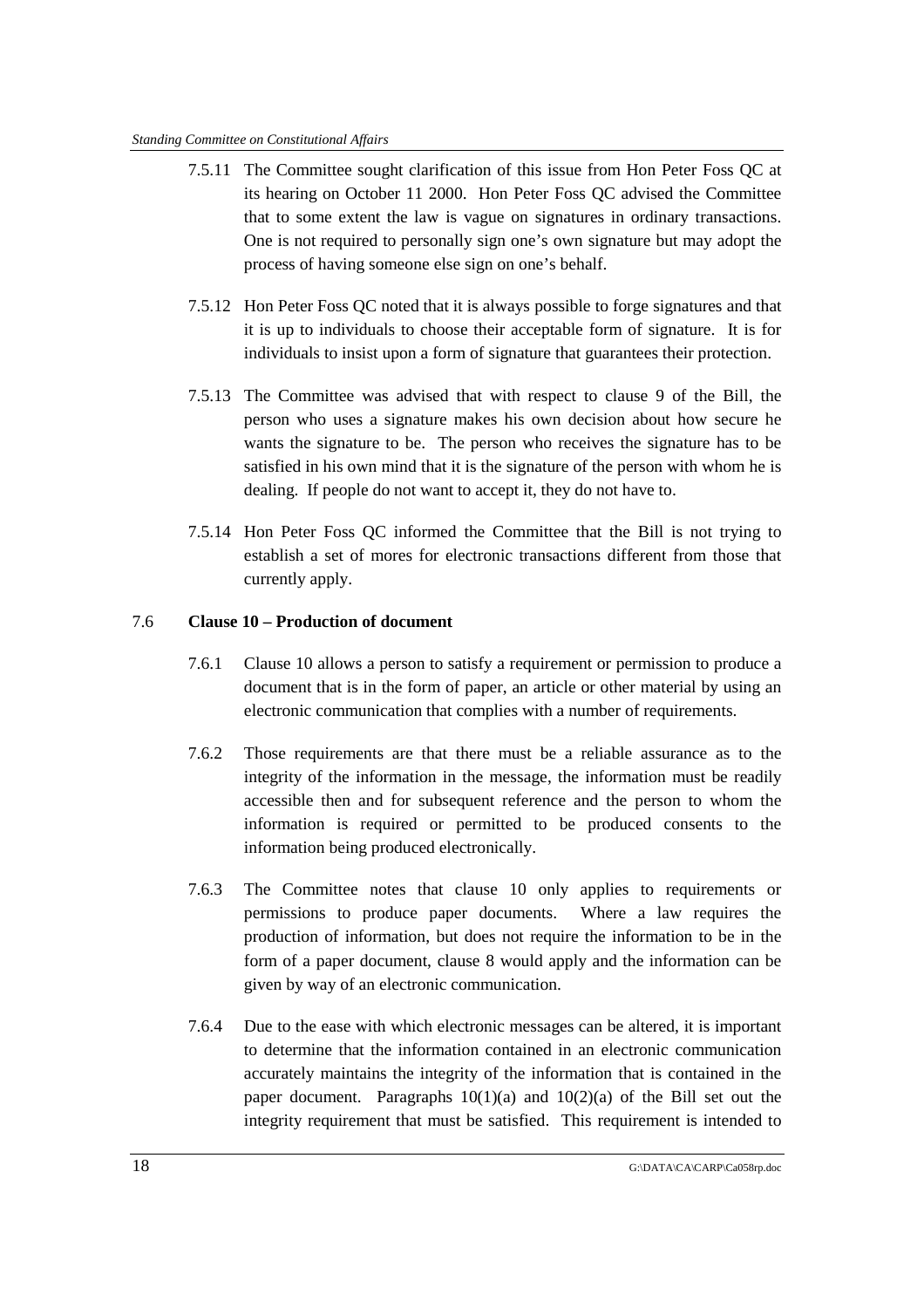ensure that the information in the document has remained complete and unaltered from when it was in the form of a paper document through its translation into the form of an electronic communication.

- 7.6.5 The measure of what is a reliable means of assuring the maintenance of the integrity of information should take into account factors such as the methodical recording of the information, assurance that the information was captured without any omissions and the protection of the information against alteration. Satisfaction of the integrity requirement is to be assessed in light of all the relevant circumstances at the time the information was communicated. This test is not intended to require a person to retain the document in its original paper form in order to ascertain whether the 'reliable assurance' requirement is met.
- 7.6.6 Paragraphs  $10(1)(b)$  and  $10(2)(b)$  set out the 'readily accessible' requirement in relation to the production of documents. This requirement is intended to have the same purpose and operation as the 'readily accessible' requirement set out in paragraph 8(1)(a) of the Bill which is discussed at paragraphs 7.4.4 to 7.4.10 of this report.
- 7.6.7 Paragraphs  $10(1)(c)$  and  $10(2)(c)$  provide that recipients of a document must consent to the production of an electronic form of the document. This provision is intended to have a similar purpose and operation as paragraphs  $8(1)(b)$  and  $8(2)(b)$  of the Bill which are discussed at paragraphs 7.4.11 and 7.4.12 of this report.
- 7.6.8 Subclause 10(3) specifies that the integrity of information contained in a document can only be maintained if the information remains complete and unaltered, subject to the addition of any endorsement or any immaterial change both of which arise in the normal course of communication, storage or display.
- 7.6.9 The Committee notes that the term "endorsement" is intended to have a narrow meaning. It is intended to cover, for example, data that is automatically added by information systems to the beginning and end of communications in order to transmit them, such as routing information on an electronic mail message. It is also intended to refer to situations where, for example, an electronic certificate is added to the electronic form of the document in the course of its communication to attest to the integrity of the electronic document.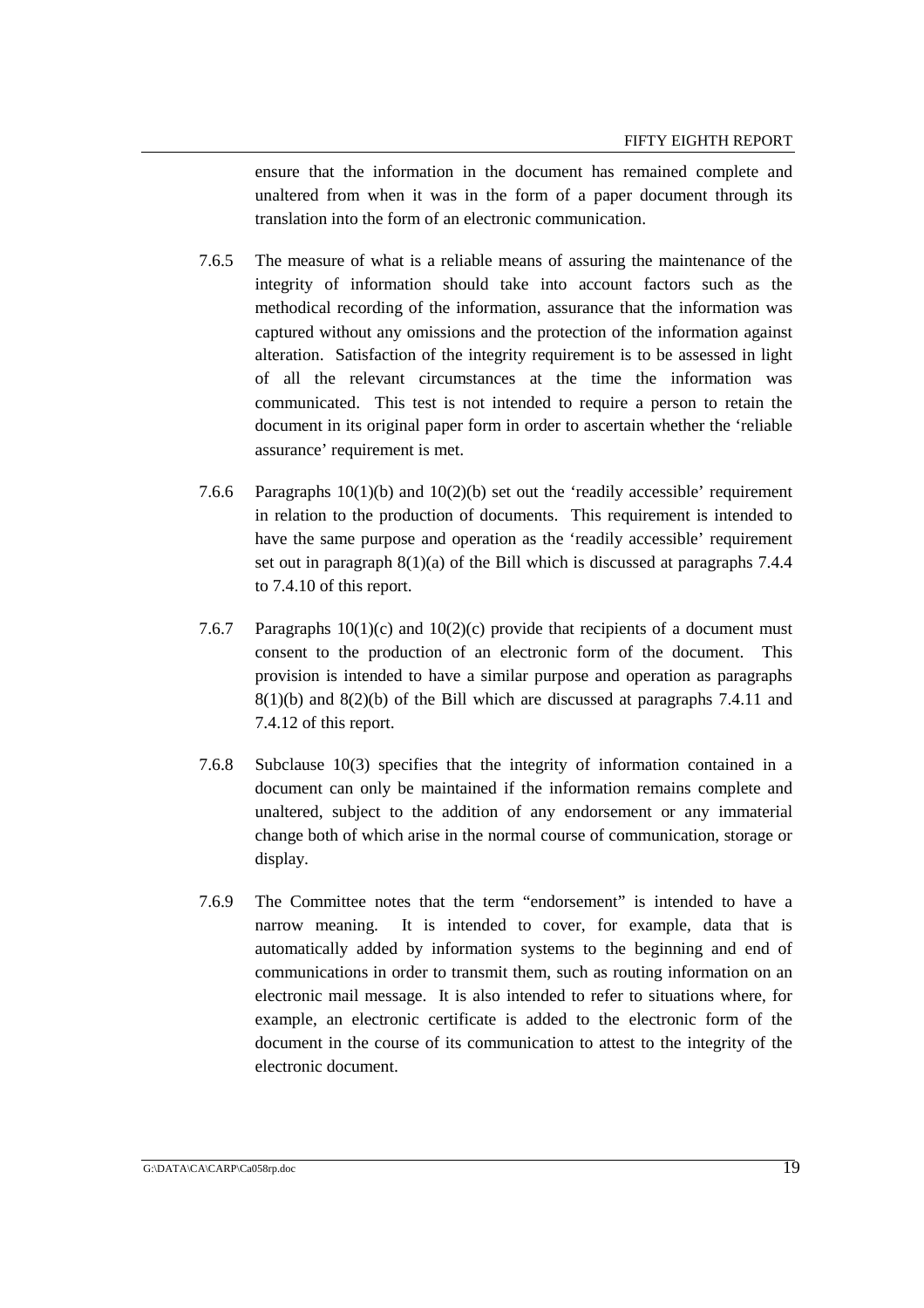- 7.6.10 The term "endorsement" is not intended to include additions to the information contained in the document itself, such as annotations, signatures or initials.
- 7.6.11 The term "immaterial change" would generally allow formatting changes to occur to the information contained in the document. The Committee notes that it is not intended to allow formatting changes to be made where the format is an important element of the document itself.
- 7.6.12 Subclause 10(4) makes it clear that this clause does not affect the operation of any other Western Australian law dealing with the production of electronic forms of documents. This provision is intended to have a similar purpose and operation as subclause 8(3) discussed at paragraph 7.4.13 of this report.

## 7.7 **Clause 11 – Retention of information and documents**

- 7.7.1 This clause provides that requirements for the recording of information in writing, the retention of documents that are in the form of paper, an article or other material and the retention of electronic communications can be satisfied by information in electronic form, subject to certain specified requirements being satisfied.
- 7.7.2 Paragraphs  $11(1)(a)$ ,  $11(2)(b)$ ,  $11(4)(a)$  and  $11(4)(d)$  use the objective requirement that the information retained must be reasonably readily accessible for subsequent reference. This requirement must be satisfied at the time the information is either recorded or retained, depending on the relevant subclause. This requirement is intended to have the same purpose and operation as the 'readily accessible' requirement set out in paragraph  $8(1)(a)$ of the Bill which is discussed at paragraphs 7.4.4 to 7.4.10 of this report.
- 7.7.3 Paragraphs 11(1)(b), 11(2)(c) and 11(4)(e) of the Bill each contain a provision that allows regulations to be made in relation to the use of data storage devices. The regulations may specify any requirements for information to be recorded or retained on a particular kind of data storage device. A person must comply with any such requirements. The purpose of this provision is to ensure that people can be directed to retain information on certain types of storage devices, such as computer disks or CD ROMs, which may be of higher quality or durability than another storage device. "Data storage device" is defined in clause 5 of the Bill and is discussed at paragraph 7.2.7 of this report.
- 7.7.4 Paragraph 11(1)(a) provides that an electronic form of information can satisfy a requirement under a Western Australian law to record information in writing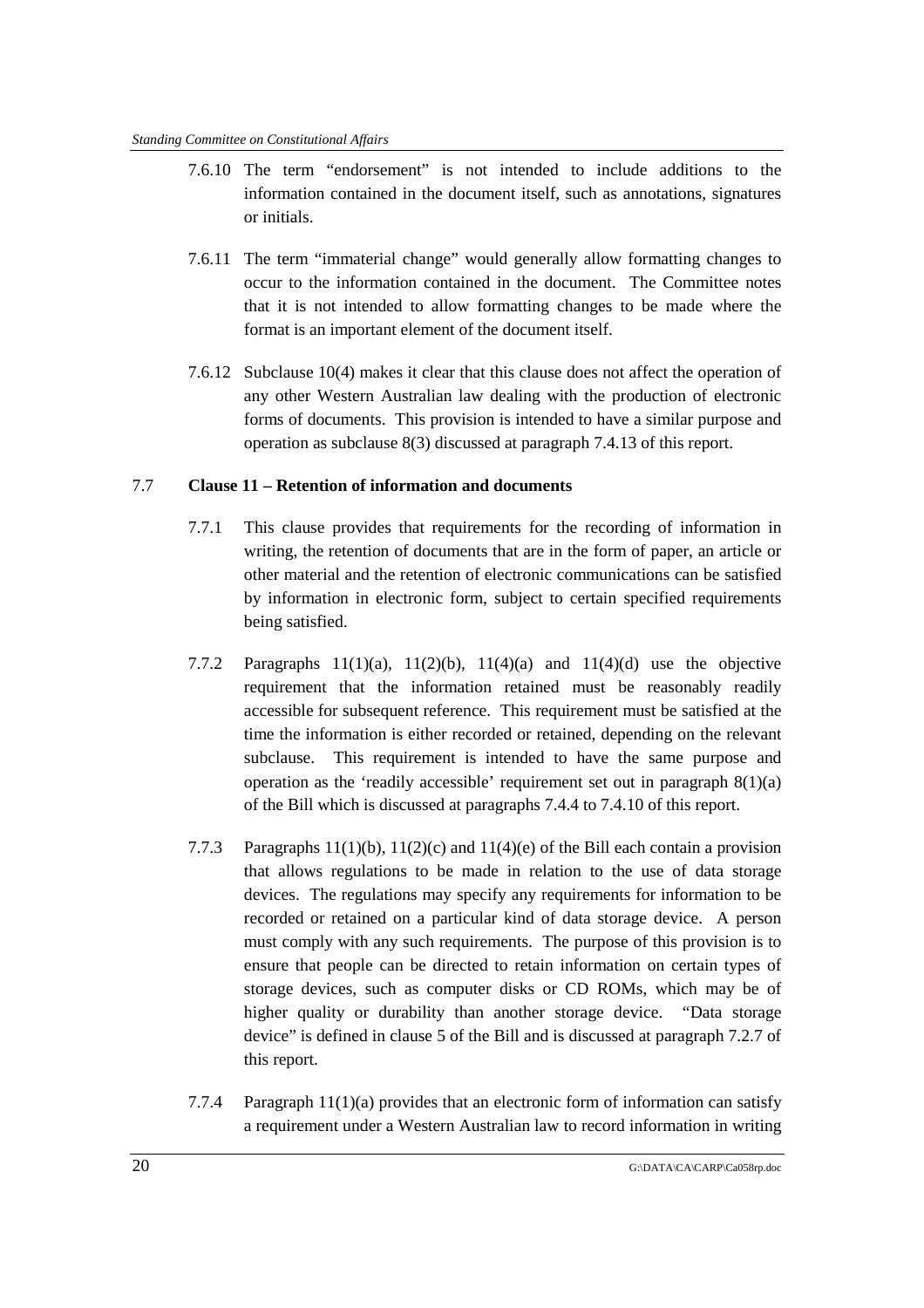if, at the time the information was recorded, it was reasonable to expect that the information would be readily accessible for subsequent reference.

- 7.7.5 As discussed above, paragraph 11(1)(b) of the Bill provides that the regulations may require the use of a particular data storage device.
- 7.7.6 Paragraphs 11(2)(a) and 11(2)(b) provide that an electronic version of a document can satisfy a requirement under a Western Australian law to retain a document in the form of paper, an article or other material where integrity requirements are satisfied and the 'readily accessible' requirement is satisfied. The integrity provision is intended to have a similar purpose and operation to paragraph  $10(1)(a)$  of the Bill which is discussed at paragraphs 7.6.4 and 7.6.5 of this report.
- 7.7.7 As discussed above, paragraph  $11(2)(c)$  of the Bill provides that the regulations may require the use of a particular data storage device.
- 7.7.8 The integrity requirement is set out in subclause 11(3). It is intended to have a similar purpose and operation as subclause 10(3) discussed at paragraphs 7.6.8 to 7.6.11 of this report. This provision is intended to allow for the addition of information that is a necessary consequence of the retention process but which does not affect the integrity of the information. This may include, for example, information added to the electronic communication that is necessary in order to identify the message for storage purposes.
- 7.7.9 Subclause 11(4) sets out the requirements that must be met to establish the validity of information that was the subject of an electronic communication that has been retained electronically over time. An example of such information is an electronic mail message.
- 7.7.10 The person retaining the information must satisfy the integrity and 'readily accessible' requirements as set out in paragraphs  $11(4)(a)$  and  $11(4)(b)$  of the Bill. The Committee notes that the integrity requirement is further set out in subclause 11(5) which has a similar purpose and operation as subclause 10(3) discussed at paragraphs 7.6.8 to 7.6.11 of this report.
- 7.7.11 In addition, paragraph  $11(4)(c)$  requires the person retaining the information to also retain additional information that will identify the origin and destination of the electronic communication and the time when the electronic communication was sent and received.
- 7.7.12 Paragraph 11(4)(d) provides that this additional information must be retained in a way that satisfies the 'readily accessible' requirement.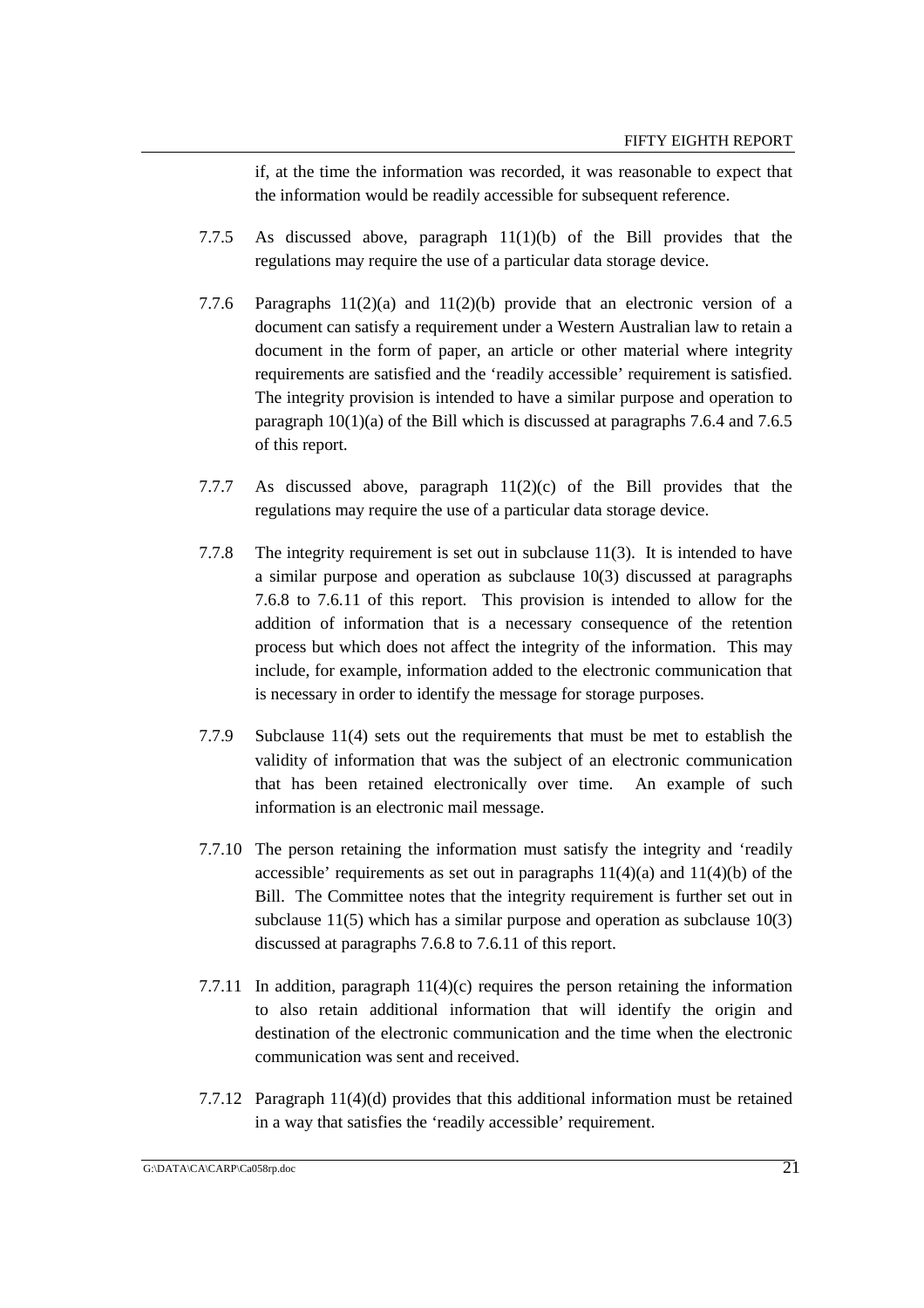7.7.13 Paragraph  $11(4)(e)$  provides that the regulations may require the use of particular data storage devices.

## 7.8 **Clause 12 – Exemptions from this Division**

- 7.8.1 Clause 12 deals with exemptions from Division 2 of the Bill by providing that regulations may be made to exempt specified requirements or specified class of requirements, specified permissions or specified class of permissions or specified Western Australian laws from any or all of the provisions of Division 2
- 7.8.2 In general, appropriate exemptions will be made where the purpose or intention of a requirement, permission or Western Australian law cannot be satisfied by the use of electronic communications.
- 7.8.3 The Committee was advised by Hon Peter Foss QC that it is the Government's intention that things such as wills and codicils, trust documents and powers of attorney will be excluded at the commencement of the legislation. This is discussed further at paragraphs 7.3.5 to 7.3.9 of this report.

## 7.9 **Clause 13 – Time and place of dispatch and receipt of electronic communications**

- 7.9.1 For many existing laws it is important to determine the time and place of dispatch and receipt of information. The Committee notes that clause 13 recognises this by providing default rules to determine when and from where an electronic communication is sent and when and where it is received. The provision is intended to provide certainty for rules applying to dispatch and receipt of electronic communications.
- 7.9.2 Clause 13 sets out the default rules that apply depending on whether the parties to the communication have agreed otherwise and whether the parties have designated a particular information system for the communication.
- 7.9.3 Subclauses 13(1) and 13(2) establish basic rules for the time of dispatch of an electronic communication. An electronic communication is dispatched when it enters an information system outside the control of the originator. The term "information system" is defined in clause 5.
- 7.9.4 Subclauses 13(1) and 13(2) deal separately with situations where an electronic communication enters a single information system or multiple information systems outside the control of the originator when it is transmitted, however the basic rule is identical in both provisions. The time when an electronic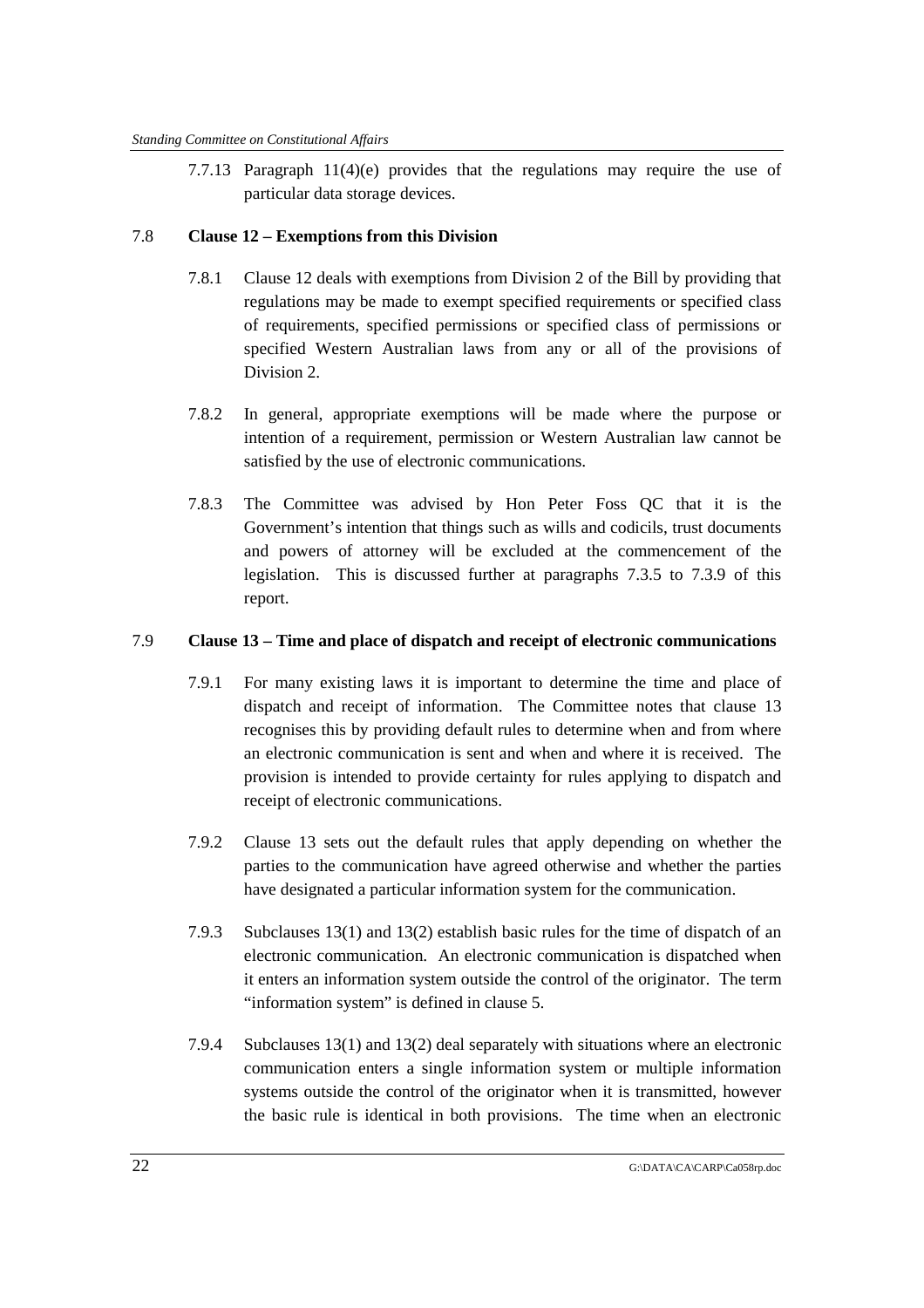communication is dispatched is the time when the beginning of the transmission of the electronic communication occurs.

- 7.9.5 It is necessary to deal with the situation where an electronic communication enters more than one electronic system because most communications across the Internet, for example, are routed through multiple information systems. In this situation, subclause 13(2) applies and dispatch is deemed to occur when the communication enters the first information system outside the control of the originator.
- 7.9.6 Subclauses 13(3) and 13(4) establish basic rules for the time of receipt of an electronic communication. These rules depend on whether the addressee has told the originator to transmit the electronic communication to a particular information system or not.
- 7.9.7 Where the addressee has given specific directions and the electronic communication is transmitted in accordance with those directions, subclause 13(3) provides that the communication is received when it enters the designated information system. As it is expected that a person who has designated an information system will regularly check that information system for messages, the provision effectively deems the communication to have come to the attention of the addressee as soon as it enters the designated system.
- 7.9.8 In all other cases subclause 13(4) operates to provide that the electronic communication will be received when it comes to the attention of the addressee. The term "comes to the attention of the addressee" does not mean that a communication must be read by the addressee before it is considered to be received. An addressee who actually knows, or should reasonably know in the circumstances, of the existence of the communication, should be considered to have received the communication. An example is where an addressee is aware that a communication is in their electronic mail 'box' but refuses to read it. In that case the addressee should be considered to have received the communication.
- 7.9.9 Subclauses 13(5) and 13(6) provide default rules, subject to contrary agreement, for the place of dispatch and receipt of electronic communications. These rules are intended to reflect the reality that the physical location of information systems is often irrelevant to the use and purpose of the electronic communication.
- 7.9.10 This provision does not use the location of the information system to determine where the communication was dispatched and received, but instead

 $\overline{\text{G:DATA}\backslash\text{CARP}\backslash\text{Ca058rp.doc}}$  23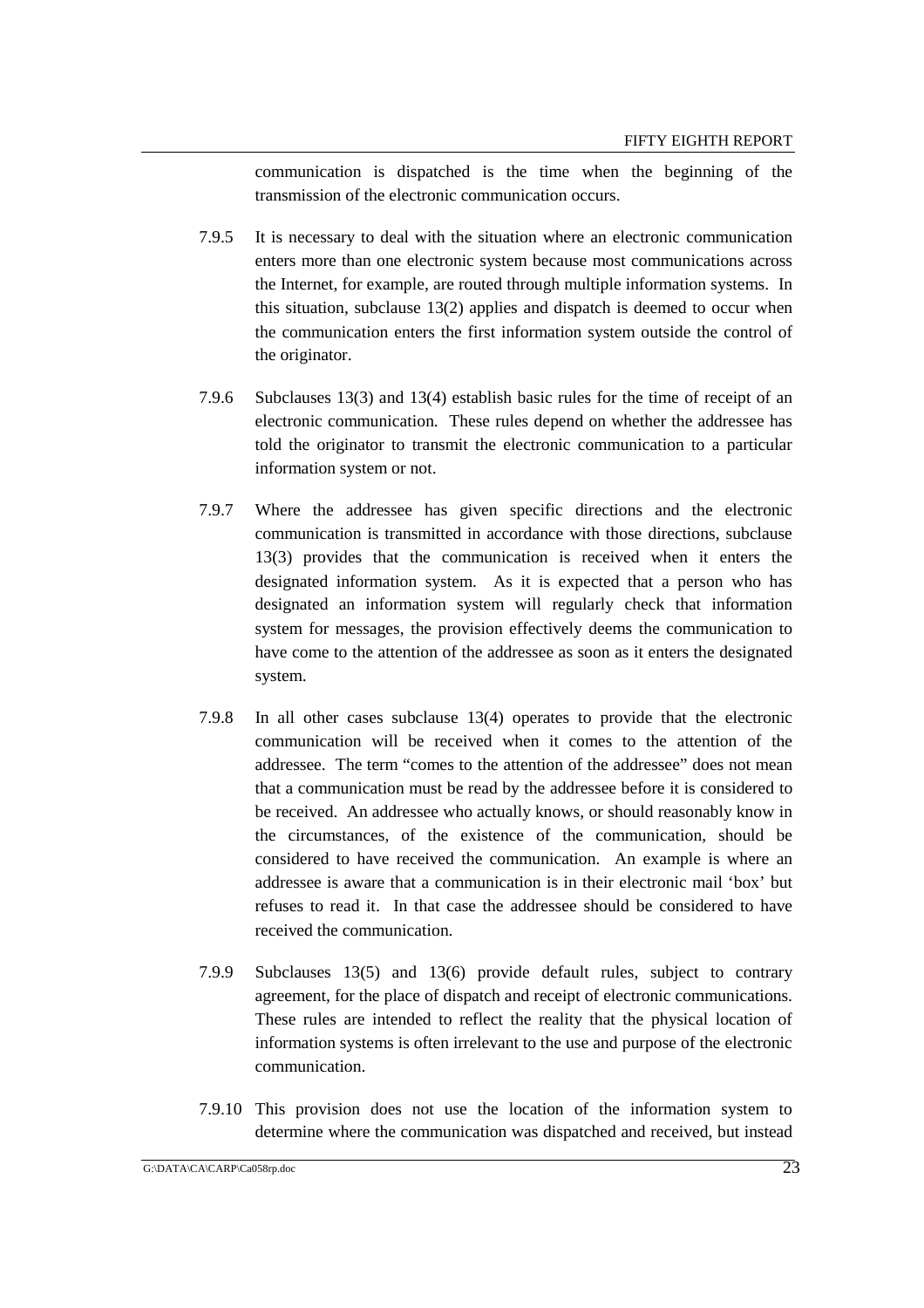establishes an objective criterion of place of business (or, where there is no place of business, of residence) of the parties to the communication. The rules are intended to provide a more meaningful connection between the originator and addressee and the place of dispatch and receipt instead of allowing the physical location of the information system to be the deciding factor.

- 7.9.11 Subclause 13(5) establishes that the dispatch of an electronic communication is deemed to occur from the originator's place of business and the receipt of an electronic communication is deemed to occur at the addressee's place of business.
- 7.9.12 Paragraphs 13(6)(a) and 13(6)(b) of the Bill make provision for circumstances where the originator or addressee have more than one place of business. Where there is a place of business that has a closer relationship to the underlying transaction of which the electronic communication forms a part, then the place of dispatch or receipt is deemed to be that place of business. If there is no place of business that has a closer relationship to the underlying transaction, then the place of dispatch or receipt is deemed to be the principal place of business.
- 7.9.13 If the originator or the addressee has no place of business then paragraph 13(6)(c) provides that the message is deemed to be sent or received, as appropriate, at the place where the originator or addressee ordinarily resides.
- 7.9.14 Subclauses 13(7) and 13(8) allow specified electronic communications, specified classes of electronic communications and specified laws of Western Australia to be exempted from the application of clause 13 by regulations.

## 7.10 **Clause 14 – Attribution of electronic communications**

- 7.10.1 Subclause 14(1) provides that a person purporting to be the originator of an electronic communication will only be bound by the electronic communication if in fact the electronic communication was sent by that person or with their authority. The Committee notes that parties to an electronic communication may agree to vary these attribution rules. Clause 15 operates as a default rule where there is no agreement to the contrary.
- 7.10.2 Subclause 14(2) is intended to ensure that the existing law of agency is not affected by the rule set out in subclause 14(1). Instead, the operation of the laws of agency, including the doctrines of apparent and actual authority, are preserved.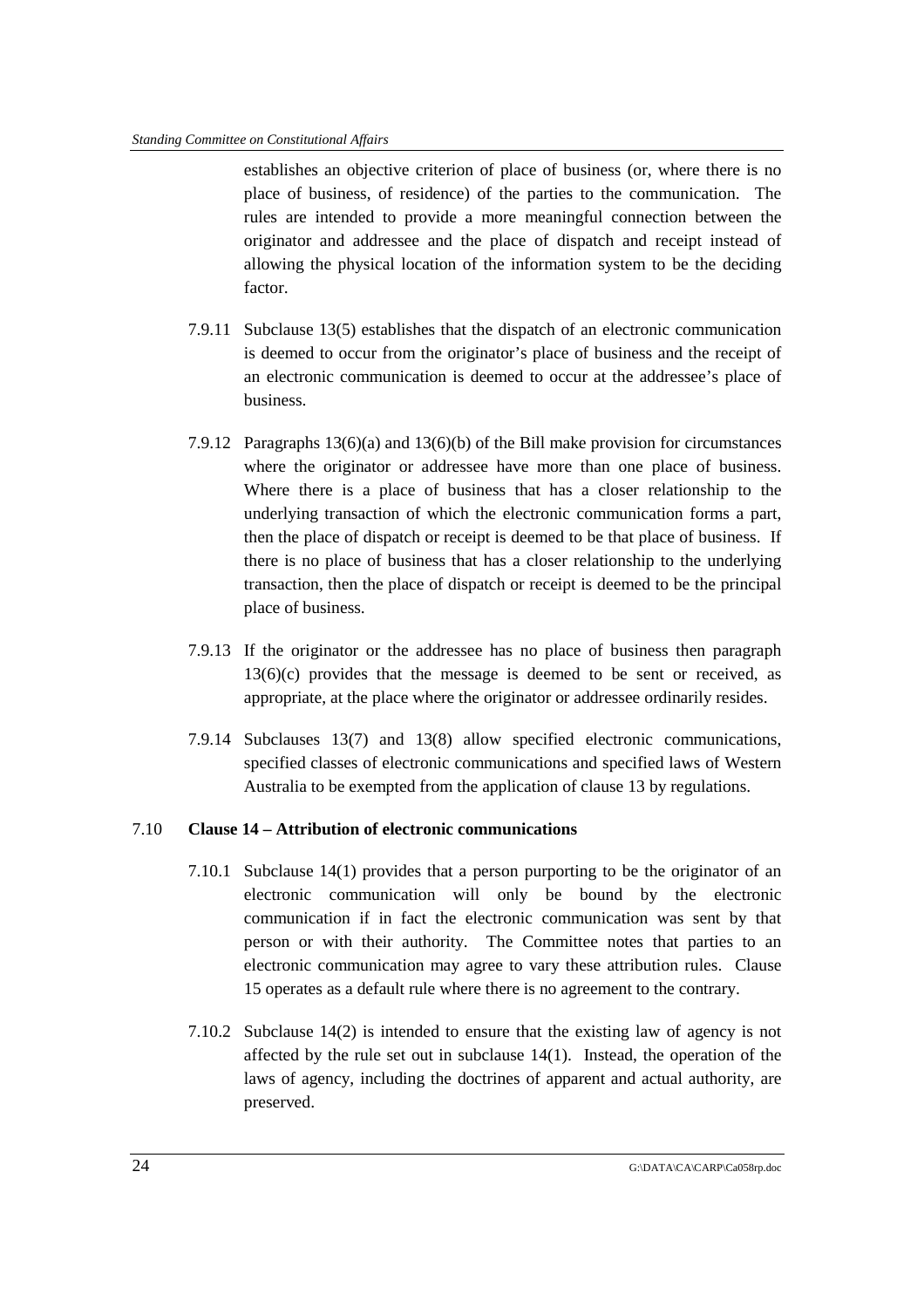- 7.10.3 Subclauses 14(3) and 14(4) allow specified electronic communications, specified classes of electronic communications and specified laws of Western Australia to be exempted from the application of clause 14 by regulations.
- 7.10.4 Subclause 14(5) provides that the proposed Act applies, with any necessary modifications, to conduct referred to in proposed subclause 14(2).

## 7.11 **Clause 15 – Regulations**

7.11.1 Clause 15 provides that regulations may be made under the proposed Act.

## **8 CONCLUSIONS**

- 8.1 The Committee believes that the use of electronic transactions will continue to increase at a rapid rate as the use of the Internet and other electronic communication technologies continue to be adopted worldwide.
- 8.2 The Bill is an enabling piece of legislation that deals only with law reform. It is intended to clarify any legal queries that might arise from the expanded use of ecommerce transactions.
- 8.3 All major stakeholders contacted by the Committee expressed their support for the Bill.
- 8.4 The Committee identified that the Bill does not deal with criminal sanctions for those people who improperly access computer systems. The Committee notes that there are currently provisions in *The Criminal Code* which relate to the improper access of computer systems and the improper use of electronic signatures. Therefore the Committee concludes that it is not appropriate to include similar provisions in the Bill.
- 8.5 The Committee notes the concerns of conscience expressed by two of the witnesses at its hearing into the Bill. The Committee concludes that it would not be appropriate to include conscience provisions in the Bill as it is a law reform Bill and has been drafted to enable courts to interpret how to deal with e-commerce transactions. The Committee also notes that, in any event, any subsequent law that imposed a requirement to conduct a transaction electronically would override a conscience provision.
- 8.6 The Committee concludes that it appears appropriate that any future legislation that seeks to require the use of electronic transactions should include a provision relating to conscientious objection.
- 8.7 The Committee also concludes that concerns about civil rights matters such as conscientious objection could only be dealt with in a Bill of Civil Rights.

 $G:\Delta\Gamma A\subset A\cap C\cap C$  and  $\overline{25}$